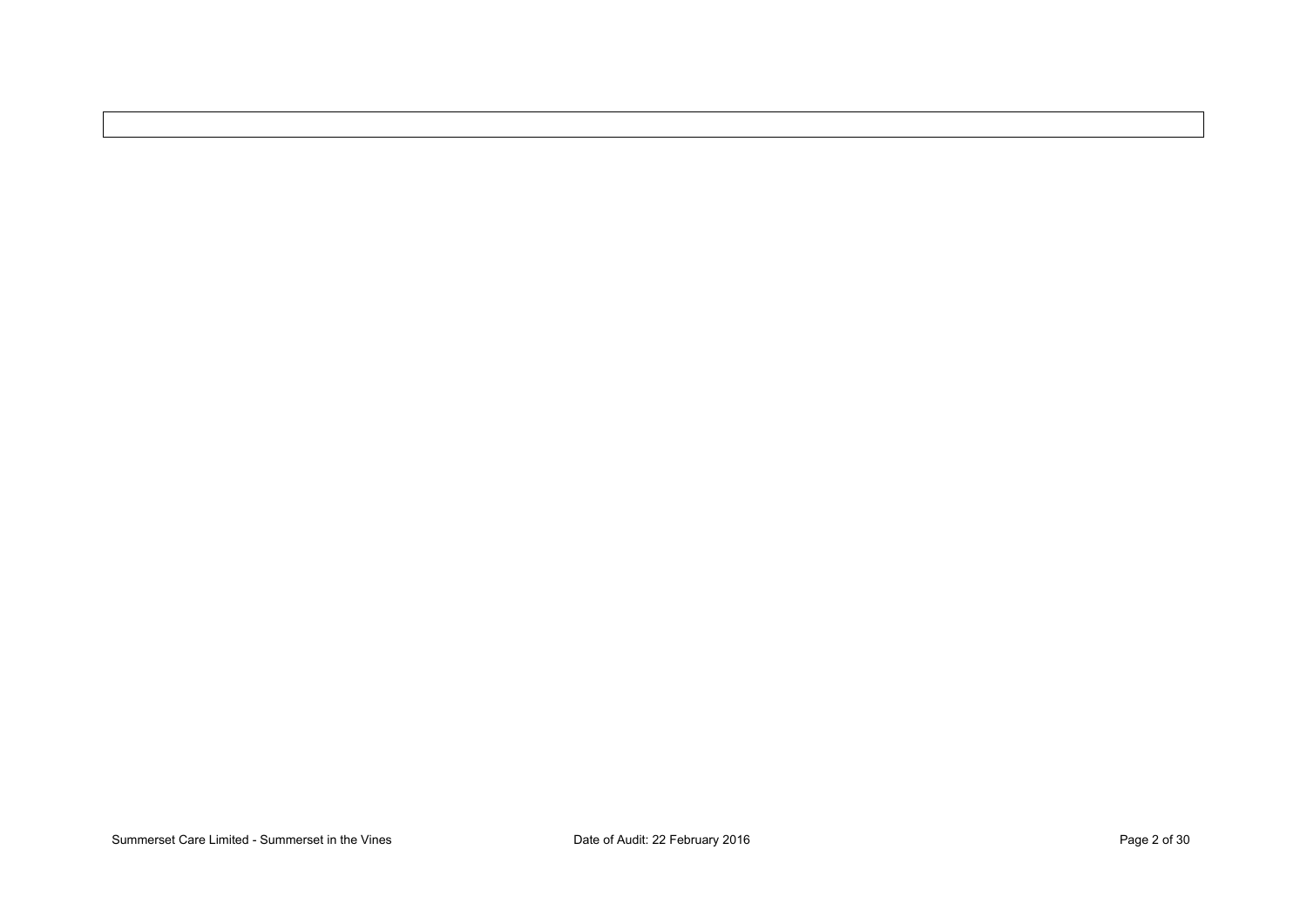## **Executive summary of the audit**

## **Introduction**

This section contains a summary of the auditors' findings for this audit. The information is grouped into the six outcome areas contained within the Health and Disability Services Standards:

- consumer rights
- organisational management
- continuum of service delivery (the provision of services)
- safe and appropriate environment
- restraint minimisation and safe practice
- infection prevention and control.

As well as auditors' written summary, indicators are included that highlight the provider's attainment against the standards in each of the outcome areas. The following table provides a key to how the indicators are arrived at.

#### **Key to the indicators**

| <b>Indicator</b> | <b>Description</b>                                                                                                                        | <b>Definition</b>                                                                       |
|------------------|-------------------------------------------------------------------------------------------------------------------------------------------|-----------------------------------------------------------------------------------------|
|                  | Includes commendable elements above the required<br>levels of performance                                                                 | All standards applicable to this service fully attained with<br>some standards exceeded |
|                  | No short falls                                                                                                                            | Standards applicable to this service fully attained                                     |
|                  | Some minor shortfalls but no major deficiencies and<br>required levels of performance seem achievable without<br>extensive extra activity | Some standards applicable to this service partially<br>attained and of low risk         |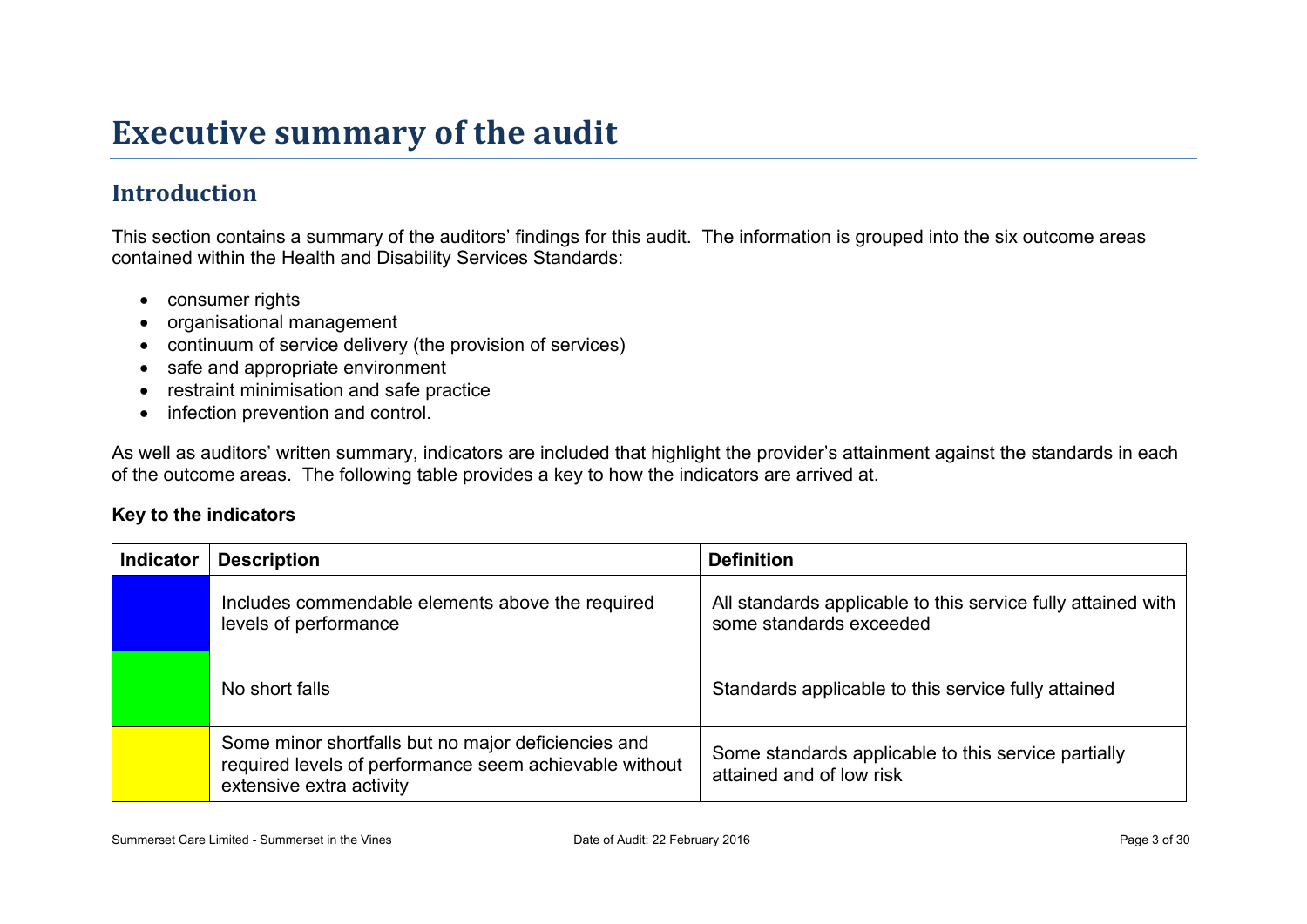| <b>Indicator</b> | <b>Description</b>                                                                              | <b>Definition</b>                                                                                                               |
|------------------|-------------------------------------------------------------------------------------------------|---------------------------------------------------------------------------------------------------------------------------------|
|                  | A number of shortfalls that require specific action to<br>address                               | Some standards applicable to this service partially<br>attained and of medium or high risk and/or unattained<br>and of low risk |
|                  | Major shortfalls, significant action is needed to achieve<br>the required levels of performance | Some standards applicable to this service unattained<br>and of moderate or high risk                                            |

### **General overview of the audit**

Summerset in the Vines provides rest home and hospital level care for up to 42 residents in the care centre. On the day of audit there were 42 residents.

The village manager is supported by an experienced nurse manager. The management team are also supported by the Summerset's regional manager, clinical educator and clinical and quality manager.

This certification audit was conducted against the relevant Health and Disability Standards and the contract with the District Health Board. The audit process included the review of policies and procedures, the review of residents and staff files, observations and interviews with residents, family, management, staff and a general practitioner.

This audit identified improvements required around documented interventions, aspects of prescribing and activity plans.

The service has achieved a continuous improvement rating for reduction of falls and urinary tract infections.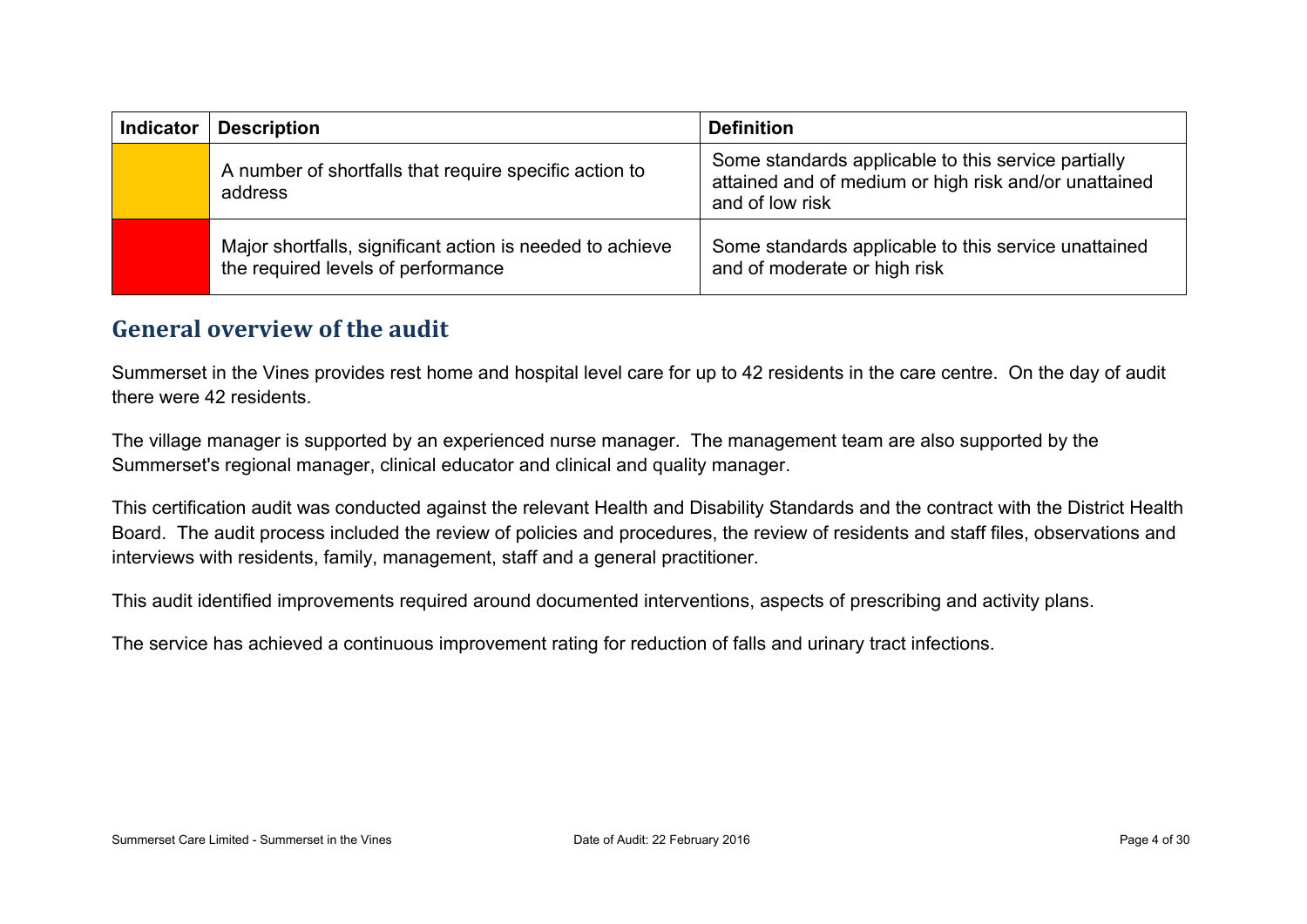### **Consumer rights**

| Includes 13 standards that support an outcome where consumers receive safe services of an<br>appropriate standard that comply with consumer rights legislation. Services are provided in a<br>manner that is respectful of consumer rights, facilities, informed choice, minimises harm and<br>acknowledges cultural and individual values and beliefs. |  | Standards applicable<br>to this service fully<br>attained. |
|---------------------------------------------------------------------------------------------------------------------------------------------------------------------------------------------------------------------------------------------------------------------------------------------------------------------------------------------------------|--|------------------------------------------------------------|
|---------------------------------------------------------------------------------------------------------------------------------------------------------------------------------------------------------------------------------------------------------------------------------------------------------------------------------------------------------|--|------------------------------------------------------------|

Summerset in the Vines provides care in a way that focuses on the individual resident. There is a Māori health plan and cultural safety policy supporting practice. Cultural assessment is undertaken on admission and during the review processes. The service functions in a way that complies with the Health and Disability Commissioner Code of Health and Disability Services Consumers' Rights (the Code). Information about the Code and related services is readily available to residents and families. Policies are available that support residents' rights. Care plans accommodate the choices of residents and/or their family. Complaints processes are being implemented and complaints and concerns are managed and documented. Residents and family interviewed verified ongoing involvement with the community.

#### **Organisational management**

| Includes 9 standards that support an outcome where consumers receive services that comply<br>with legislation and are managed in a safe, efficient and effective manner. | Standards applicable<br>to this service fully<br>attained. |
|--------------------------------------------------------------------------------------------------------------------------------------------------------------------------|------------------------------------------------------------|
|--------------------------------------------------------------------------------------------------------------------------------------------------------------------------|------------------------------------------------------------|

Summerset in the Vines has a well embedded quality and risk management system that supports the provision of clinical care. Key components of the quality management system link to a number of meetings including monthly quality improvement meetings. Annual surveys and monthly resident meetings provide residents and families with an opportunity for feedback about the service. Quality performance is reported to staff at meetings and includes discussion about incidents, infections and internal audit results. There are human resources policies including recruitment, selection, orientation and staff training and development. The service has an orientation programme that provides new staff with relevant information for safe work practice. There is an in-service training programme covering relevant aspects of care. There is a staffing policy in place.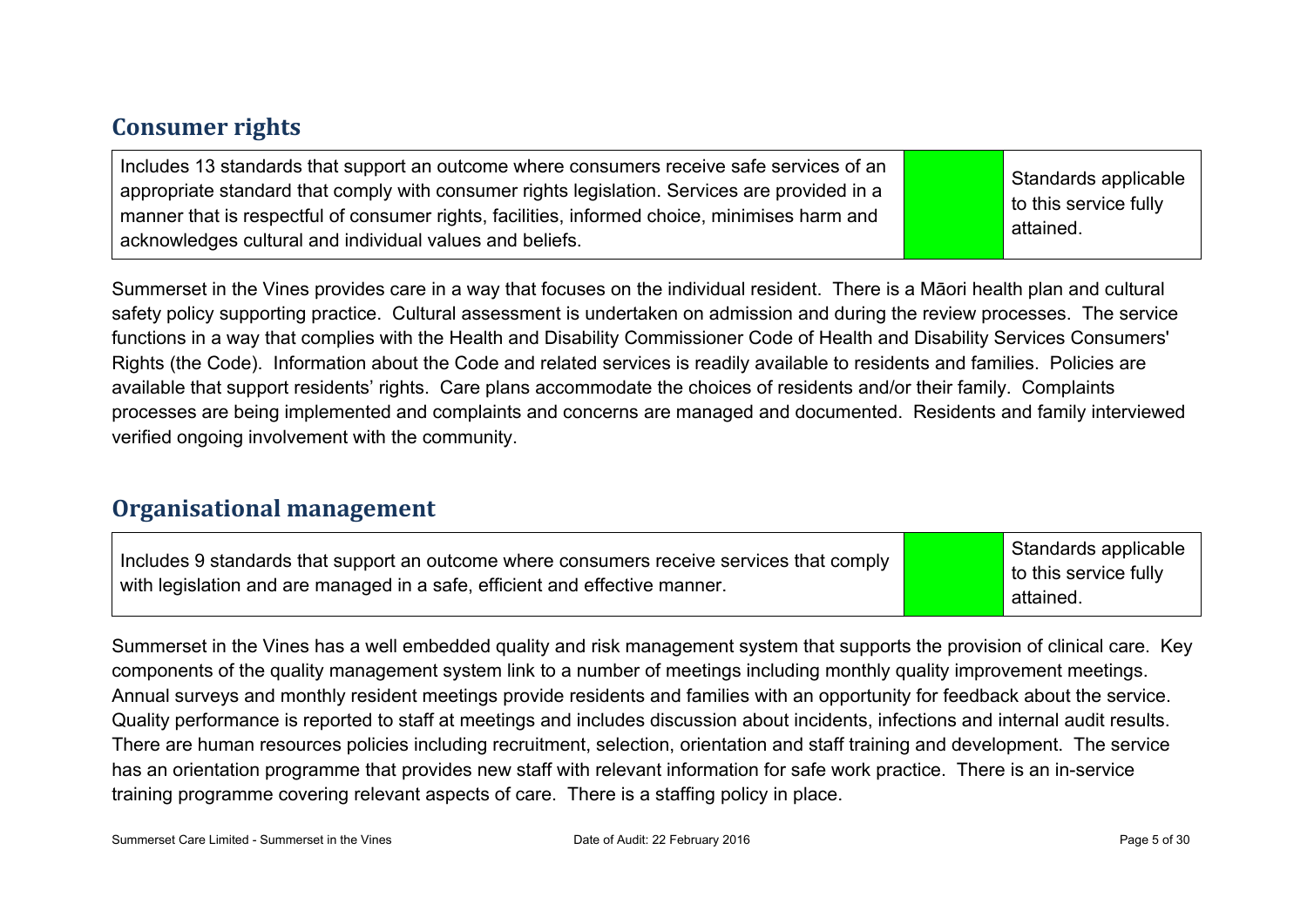### **Continuum of service delivery**

|                                                                     |                                                                                           | Some standards      |
|---------------------------------------------------------------------|-------------------------------------------------------------------------------------------|---------------------|
|                                                                     | Includes 13 standards that support an outcome where consumers participate in and receive  | applicable to this  |
|                                                                     | timely assessment, followed by services that are planned, coordinated, and delivered in a | service partially   |
| timely and appropriate manner, consistent with current legislation. |                                                                                           | attained and of low |
|                                                                     |                                                                                           | risk.               |

The service has assessment processes and residents needs are assessed prior to entry. There is a well developed information pack available for residents and families/whānau at entry. Assessments, resident-centred care plans and evaluations were completed by the registered nurses within the required timeframes. Risk assessment tools and monitoring forms were available and implemented. Resident centred care plans were individualised.

An activity coordinator plans and implements an integrated activity programme. The activities meet the individual recreational needs and preferences of the consumer groups. There are outings into the community and visiting entertainers.

There are medicine management policies in place that meets legislative requirements. Staff responsible for the administration of medications completes annual medication competencies and education. The general practitioner reviews the medication charts three monthly.

The food service is contracted to an external contract company. Resident's individual dietary needs were identified and accommodated. Staff have attended food safety and hygiene training. Additional snacks were available after hours.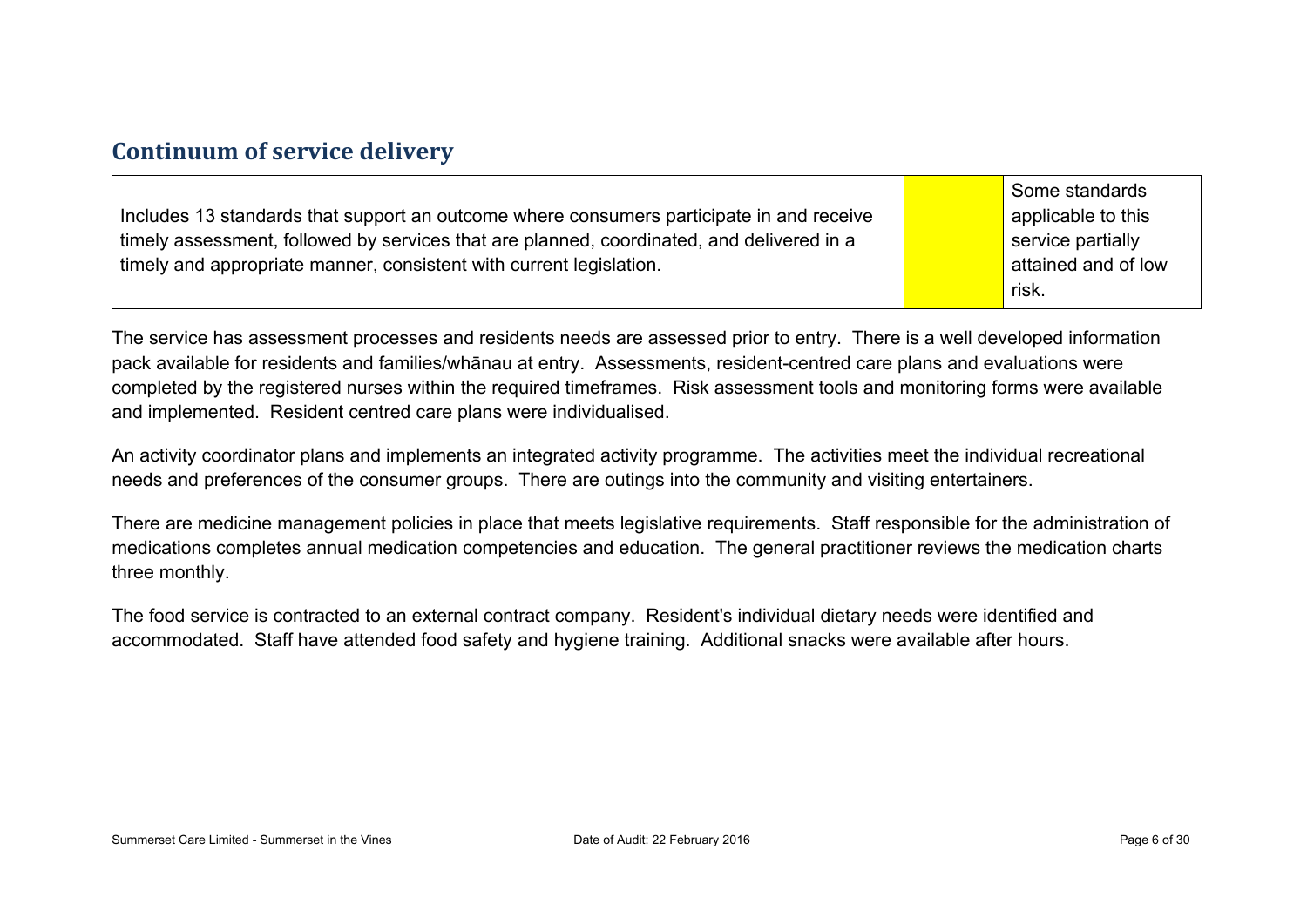### **Safe and appropriate environment**

| Includes 8 standards that support an outcome where services are provided in a clean, safe<br>environment that is appropriate to the age/needs of the consumer, ensure physical privacy is<br>maintained, has adequate space and amenities to facilitate independence, is in a setting<br>appropriate to the consumer group and meets the needs of people with disabilities. |  | Standards applicable<br>to this service fully<br>attained. |
|-----------------------------------------------------------------------------------------------------------------------------------------------------------------------------------------------------------------------------------------------------------------------------------------------------------------------------------------------------------------------------|--|------------------------------------------------------------|
|-----------------------------------------------------------------------------------------------------------------------------------------------------------------------------------------------------------------------------------------------------------------------------------------------------------------------------------------------------------------------------|--|------------------------------------------------------------|

There were documented processes for the management of waste and hazardous substances in place and incidents are reported in a timely manner. Chemicals were stored safely throughout the facility. The building has a current warrant of fitness. Resident bedrooms are spacious and personalised. There is a mix of bedrooms with ensuites or access to communal toilet/showers. There was sufficient space to allow the movement of residents around the facility using mobility aids or lazy-boy chairs. The hallways and communal areas were spacious and accessible. The outdoor areas were safe and easily accessible and provide seating and shade. The service has implemented policies and procedures for civil defence and other emergencies and six monthly fire drills are conducted. Housekeeping staff maintain a clean and tidy environment. All laundry and linen was completed on-site. There is plenty of natural light in all rooms and the environment is comfortable with adequate ventilation and heating.

#### **Restraint minimisation and safe practice**

| Includes 3 standards that support outcomes where consumers receive and experience |  |
|-----------------------------------------------------------------------------------|--|
| services in the least restrictive and safe manner through restraint minimisation. |  |

Standards applicable to this service fully attained.

There are documented policies and procedures around restraint use and use of enablers. The restraint coordinator is the nurse manager. The restraint committee meet three monthly to review restraint and enabler use. A restraint register is maintained. Staff have attended education on challenging behaviour and restraint minimisation. There were seven residents using restraint and one resident with an enabler.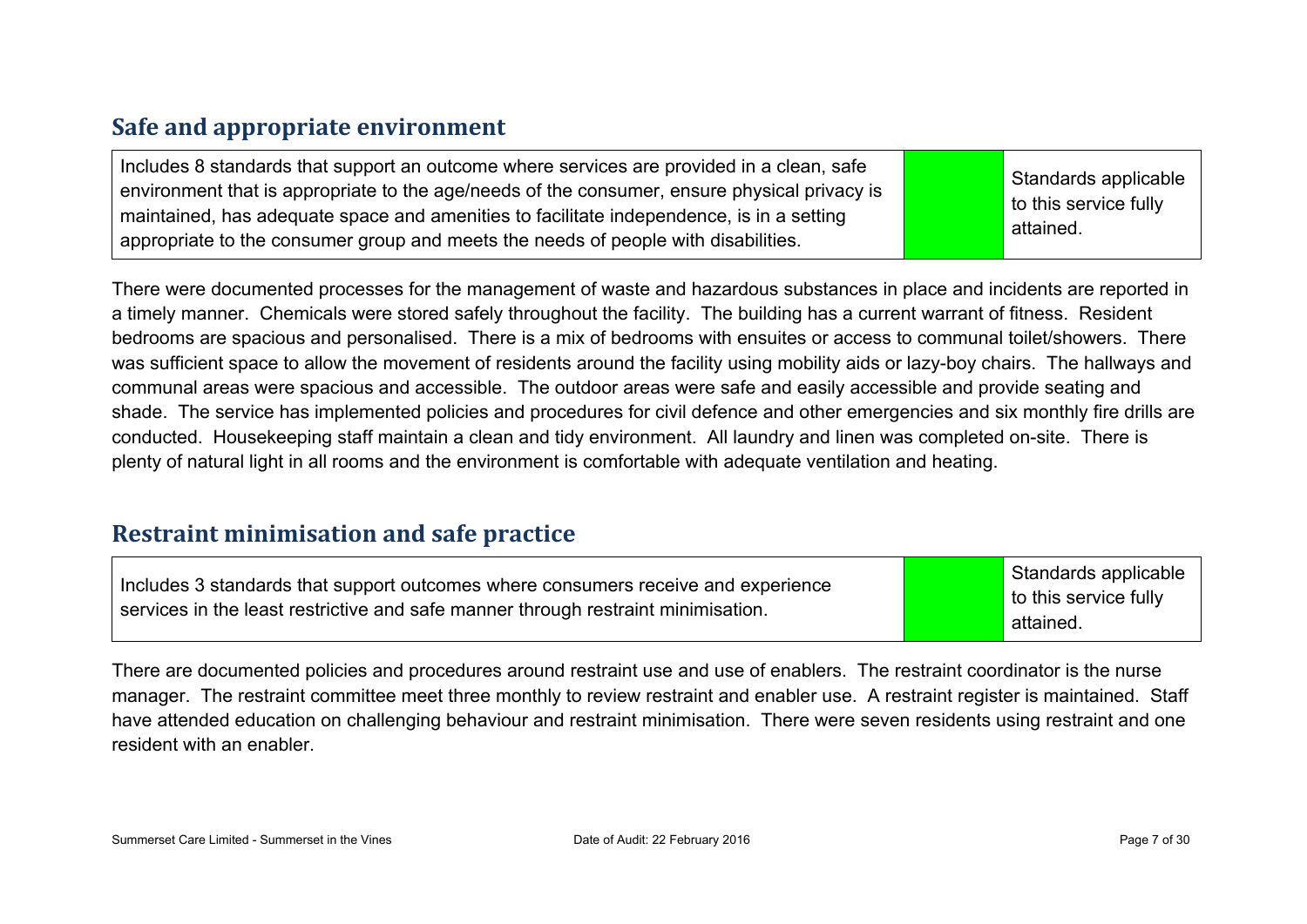### **Infection prevention and control**

| Includes 6 standards that support an outcome which minimises the risk of infection to<br>consumers, service providers and visitors. Infection control policies and procedures are<br>practical, safe and appropriate for the type of service provided and reflect current accepted<br>good practice and legislative requirements. The organisation provides relevant education on | All s<br>app<br>ser |
|-----------------------------------------------------------------------------------------------------------------------------------------------------------------------------------------------------------------------------------------------------------------------------------------------------------------------------------------------------------------------------------|---------------------|
| infection control to all service providers and consumers. Surveillance for infection is carried<br>out as specified in the infection control programme.                                                                                                                                                                                                                           | with<br>exc         |

standards plicable to this vice fully attained wisome standards eeded.

The infection control programme is appropriate for the size and complexity of the service. The infection control officer (RN) is responsible for coordinating/providing education and training for staff. The infection control officer had attended external training. The infection control manual outlined the scope of the programme and included a comprehensive range of policies and guidelines. The infection control officer uses the information obtained through surveillance to determine infection control activities, resources and education needs within the facility. This included audits of the facility, hand hygiene and surveillance of infection control events and infections. The service engages in benchmarking with other Summerset facilities.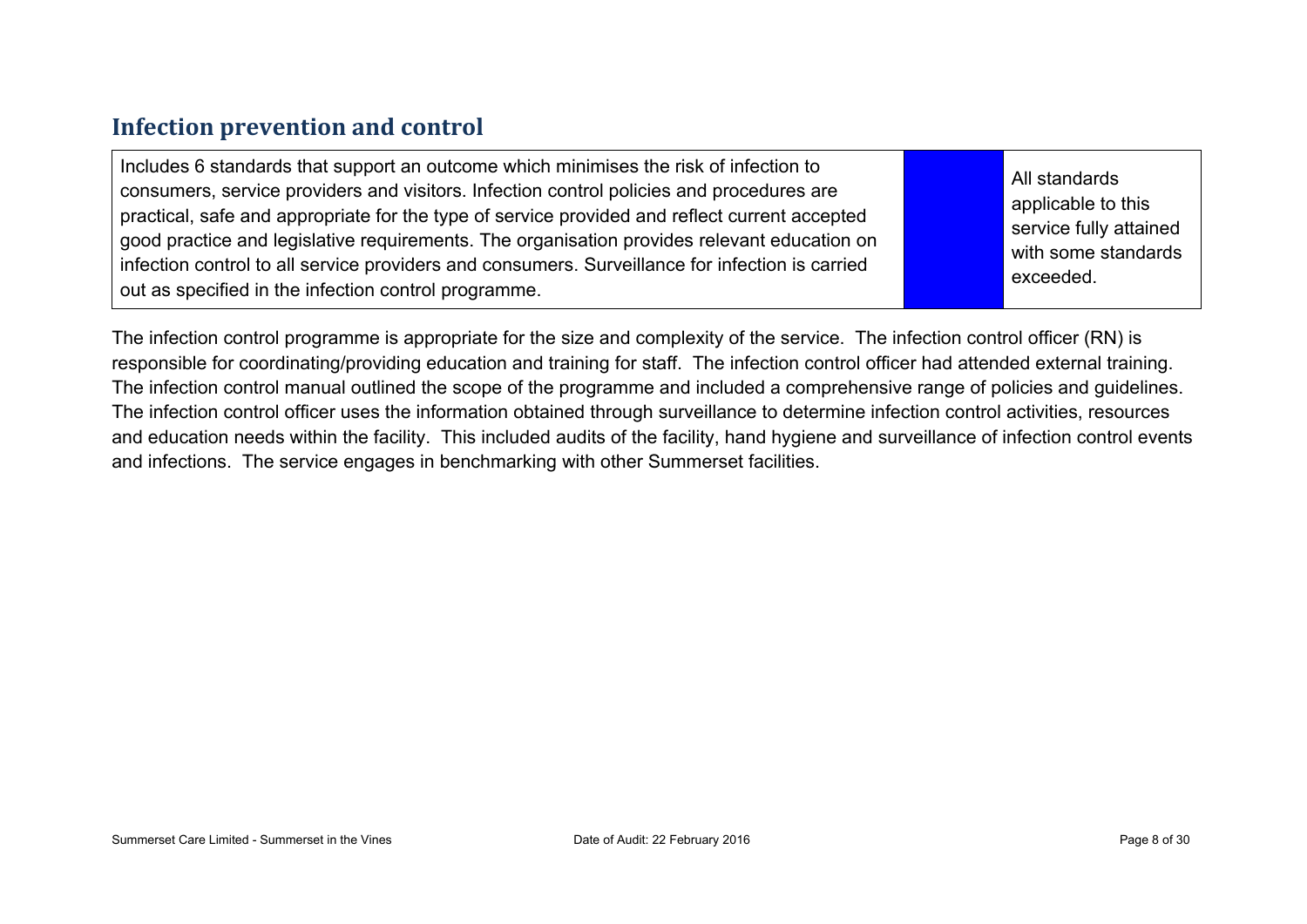## **Summary of attainment**

The following table summarises the number of standards and criteria audited and the ratings they were awarded.

| <b>Attainment</b><br>Rating | Continuous<br>Improvement<br>(Cl) | <b>Fully Attained</b><br>(FA) | <b>Partially</b><br><b>Attained</b><br><b>Negligible Risk</b><br>(PA Negligible) | <b>Partially</b><br><b>Attained Low</b><br><b>Risk</b><br>(PA Low) | <b>Partially</b><br><b>Attained</b><br><b>Moderate Risk</b><br>(PA Moderate) | <b>Partially</b><br><b>Attained High</b><br><b>Risk</b><br>(PA High) | <b>Partially</b><br><b>Attained Critical</b><br><b>Risk</b><br>(PA Critical) |
|-----------------------------|-----------------------------------|-------------------------------|----------------------------------------------------------------------------------|--------------------------------------------------------------------|------------------------------------------------------------------------------|----------------------------------------------------------------------|------------------------------------------------------------------------------|
| <b>Standards</b>            |                                   | 46                            |                                                                                  |                                                                    |                                                                              |                                                                      |                                                                              |
| <b>Criteria</b>             |                                   | 96                            |                                                                                  |                                                                    |                                                                              |                                                                      |                                                                              |

| <b>Attainment</b><br>Rating | Unattained<br><b>Negligible Risk</b><br>(UA Negligible) | <b>Unattained Low</b><br><b>Risk</b><br>(UA Low) | Unattained<br><b>Moderate Risk</b><br>(UA Moderate) | <b>Unattained High</b><br><b>Risk</b><br>(UA High) | Unattained<br><b>Critical Risk</b><br>(UA Critical) |
|-----------------------------|---------------------------------------------------------|--------------------------------------------------|-----------------------------------------------------|----------------------------------------------------|-----------------------------------------------------|
| <b>Standards</b>            |                                                         |                                                  |                                                     |                                                    |                                                     |
| Criteria                    |                                                         |                                                  |                                                     |                                                    |                                                     |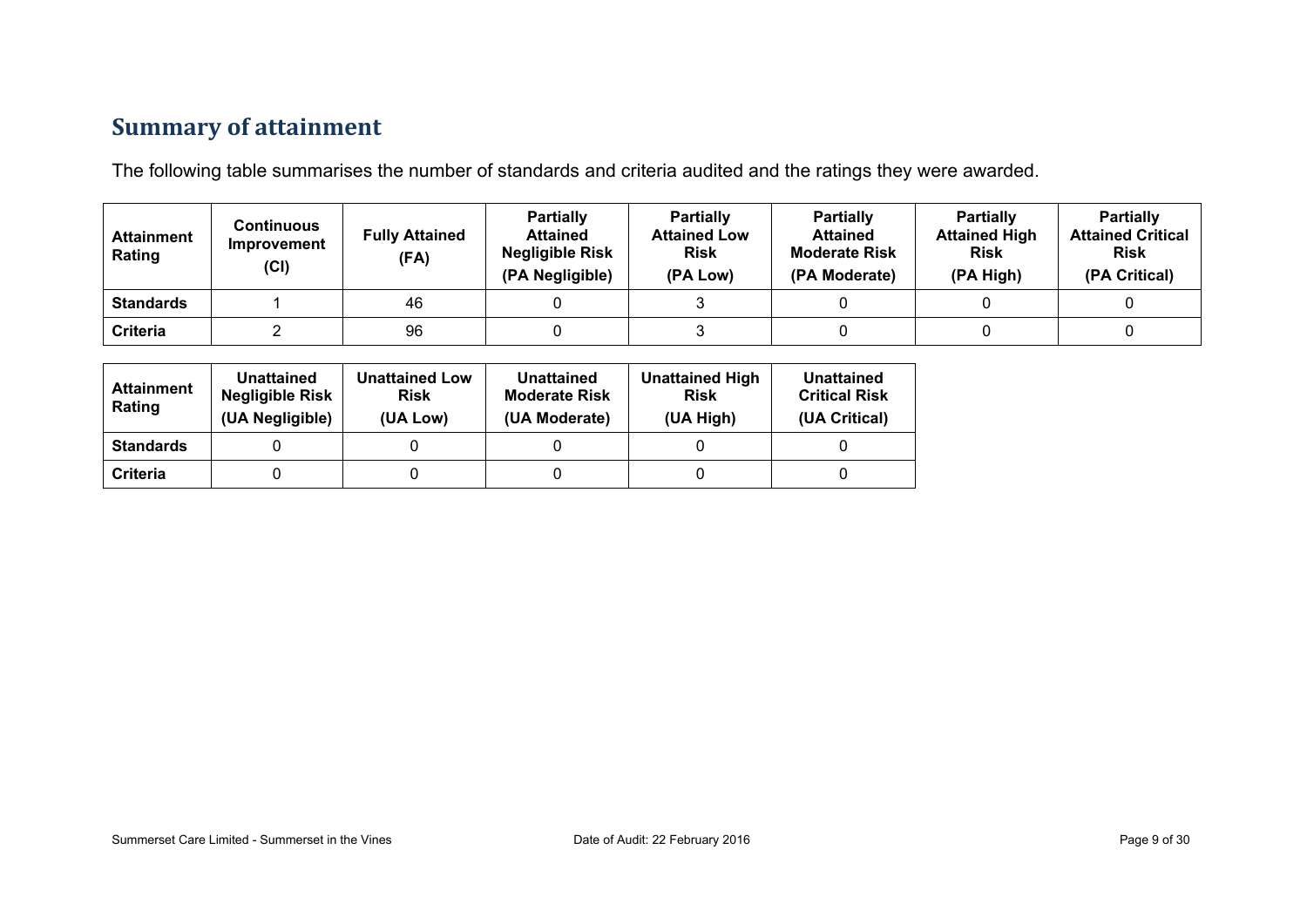# Attainment against the Health and Disability Ser vices Standar ds

The following table contains the results of all the standards assessed by the auditors at this audit. Depending on the services they provide, not all standards are relevant to all providers and not all standards are assessed at every audit.

Please note that Standard 1.3.3: Service Provision Requirements has been removed from this report, as it includes information specific to the healthcare of individual residents. Any corrective actions required relating to this standard, as a result of this audit, are retained and displayed in the next section.

For more information on the standards, please click [here](http://www.health.govt.nz/our-work/regulation-health-and-disability-system/certification-health-care-services/health-and-disability-services-standards).

|  |  |  |  | For more information on the different types of audits and what they cover please click here. |
|--|--|--|--|----------------------------------------------------------------------------------------------|
|--|--|--|--|----------------------------------------------------------------------------------------------|

| Standard with desired<br>outcome                                                                                                                                                                 | Attainment<br>Rating | Audit Evidence                                                                                                                                                                                                                                                                                                                                                                                                                                                                                                                                                                                                                                                                                                                                                                                                                                                                                    |
|--------------------------------------------------------------------------------------------------------------------------------------------------------------------------------------------------|----------------------|---------------------------------------------------------------------------------------------------------------------------------------------------------------------------------------------------------------------------------------------------------------------------------------------------------------------------------------------------------------------------------------------------------------------------------------------------------------------------------------------------------------------------------------------------------------------------------------------------------------------------------------------------------------------------------------------------------------------------------------------------------------------------------------------------------------------------------------------------------------------------------------------------|
| Standard 1.1.1: Consumer<br><b>Rights During Service</b><br><b>Delivery</b><br>Consumers receive<br>services in accordance<br>with consumer rights<br>legislation.                               | FA.                  | Discussions with staff (three care assistants, one registered nurse (RN), one clinical nurse leader, one<br>property manager, one chef manager, one recreational therapist and one house keeper) confirmed their<br>familiarity with the Health and Disability Commissioner (HDC) Code of Health and Disability Services<br>Consumers' Rights (the Code). Five residents (three rest home and two hospital) and four relatives (two rest<br>home and two hospital) were interviewed and confirmed the services being provided are in line with the Code.<br>Observation during the audit confirmed this in practice.                                                                                                                                                                                                                                                                              |
| Standard 1.1.10: Informed<br>Consent<br>Consumers and where<br>appropriate their<br>$$  A of choiceare provided with theinformation they need tomake informed choicesand give informed consent.$ | FA                   | Informed consent processes are discussed with residents and families on admission. Written general and<br>specific consents were evident in the seven resident files (three rest home and four hospital level of care)<br>reviewed. Caregivers and registered nurses interviewed confirm consent is obtained when delivering cares.<br>Resuscitation orders had been appropriately signed by the resident and general practitioner. The service<br>acknowledges the resident is for resuscitation in the absence of a signed directive by the resident. The<br>general practitioner (GP) had discussed resuscitation with families/EPOA where the resident was deemed<br>incompetent to make a decision.<br>Discussion with family members identifies that the service actively involves them in decisions that affect their<br>relative's lives. Seven admission agreements sighted were signed. |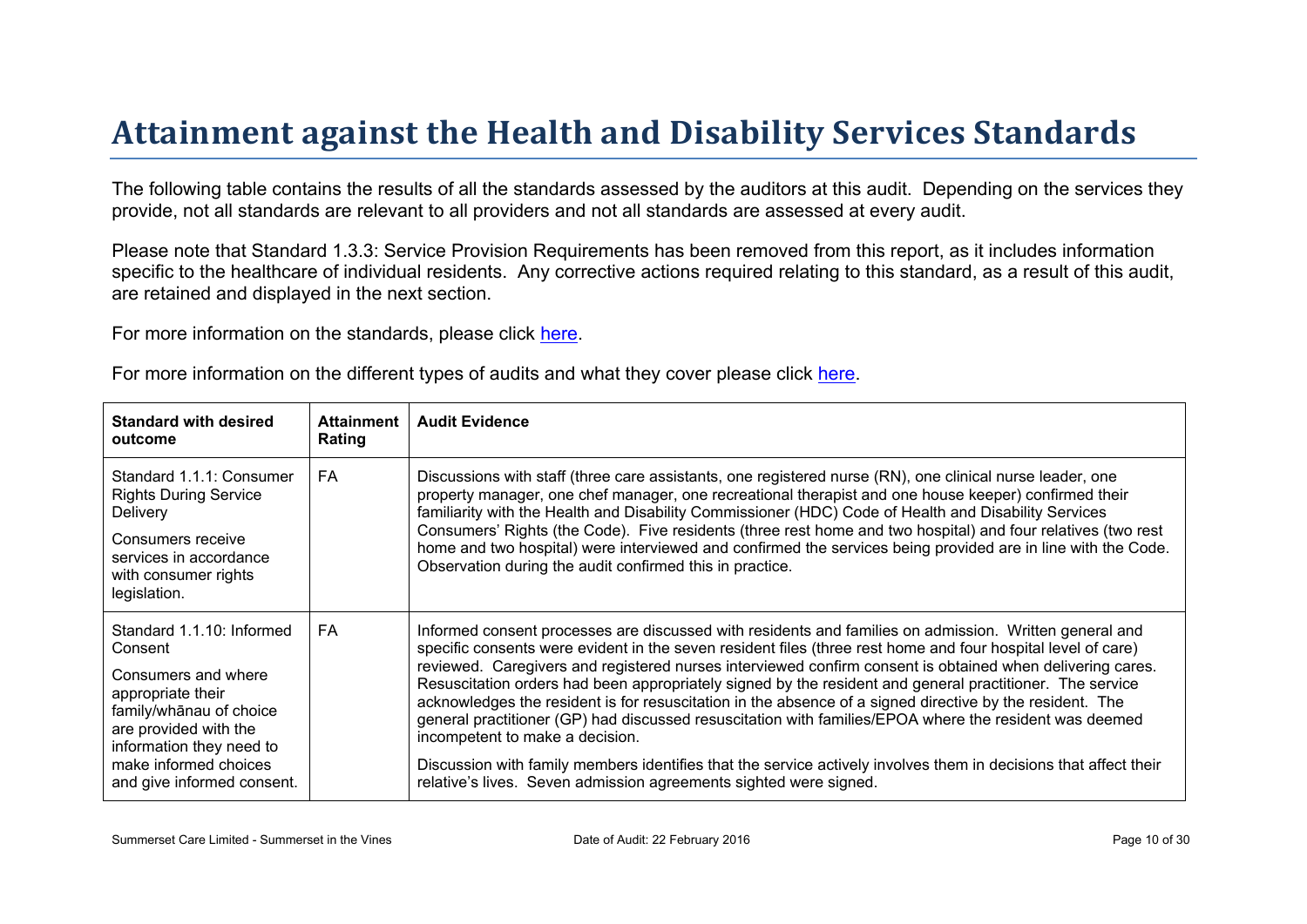| Standard 1.1.11: Advocacy<br>And Support<br>Service providers<br>recognise and facilitate the<br>right of consumers to<br>advocacy/support persons<br>of their choice.                        | <b>FA</b> | Residents are provided with a copy of the Code on entry to the service. Residents interviewed confirmed they<br>are aware of their right to access independent advocacy services and advocacy pamphlets are available at<br>reception. Discussions with relatives confirmed the service provided opportunities for the family/enduring<br>power of attorney (EPOA) to be involved in decisions. The resident files include information on residents'<br>family/whanau and chosen social networks.                                                                                                                                                                                                                                                                                           |
|-----------------------------------------------------------------------------------------------------------------------------------------------------------------------------------------------|-----------|---------------------------------------------------------------------------------------------------------------------------------------------------------------------------------------------------------------------------------------------------------------------------------------------------------------------------------------------------------------------------------------------------------------------------------------------------------------------------------------------------------------------------------------------------------------------------------------------------------------------------------------------------------------------------------------------------------------------------------------------------------------------------------------------|
| Standard 1.1.12: Links<br>With Family/Whanau And<br><b>Other Community</b><br><b>Resources</b><br>Consumers are able to<br>maintain links with their<br>family/whanau and their<br>community. | <b>FA</b> | Residents and relatives interviewed confirmed open visiting. Visitors were observed coming and going during<br>the audit. Activities programmes included opportunities to attend events outside of the facility including<br>activities of daily living, for example, shopping and attending cafes and restaurants. Interview with staff,<br>residents and relatives informed residents are supported and encouraged to remain involved in the community<br>and external groups. Relative and friends are encouraged to be involved with the service and care.                                                                                                                                                                                                                              |
| Standard 1.1.13:<br><b>Complaints Management</b><br>The right of the consumer<br>to make a complaint is<br>understood, respected, and<br>upheld.                                              | <b>FA</b> | The organisational complaints policy stated that the village manager has overall responsibility for ensuring all<br>complaints (verbal or written) are fully documented and investigated. There is a complaints register that<br>included relevant information regarding the complaint. The number of complaints received each month is<br>reported monthly to staff via the various meetings. There were six complaints received in 2015 and 2016 (year<br>to date). All of the complaints documentation included follow-up letters and resolutions were completed within<br>the required timeframes. A complaints procedure is provided to residents within the information pack at entry.<br>Feedback forms are available for residents/relatives in various places around the facility. |
| Standard 1.1.2: Consumer<br><b>Rights During Service</b><br>Delivery<br>Consumers are informed of<br>their rights.                                                                            | <b>FA</b> | The service provides information to residents that include the Code, complaints and advocacy. Information is<br>given to the family or the enduring power of attorney (EPOA) to read to and/or discuss with the resident.<br>Residents and relatives interviewed identified they are well informed about the Code of Rights. Monthly<br>resident meetings provide the opportunity to raise concerns. An annual residents/relatives survey is<br>completed. Advocacy and Code of Rights information is included in the information pack and is available at<br>reception.                                                                                                                                                                                                                    |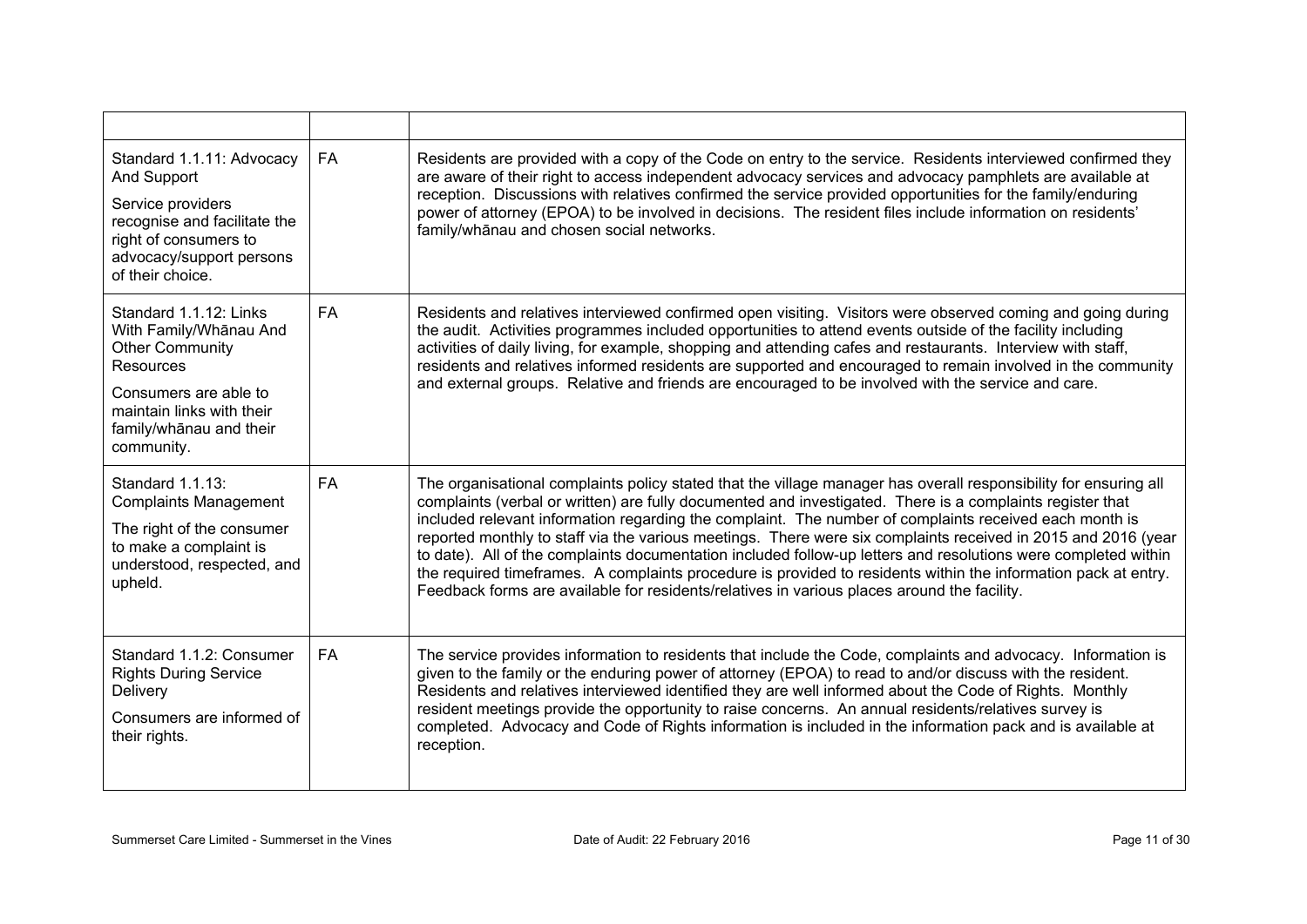| Standard 1.1.3:<br>Independence, Personal<br>Privacy, Dignity, And<br>Respect<br>Consumers are treated<br>with respect and receive<br>services in a manner that<br>has regard for their dignity,<br>privacy, and<br>independence.                                  | <b>FA</b> | Staff interviewed were able to describe the procedures for maintaining confidentiality of resident records,<br>resident's privacy and dignity. House rules and a code of conduct are signed by staff at commencement of<br>employment. Contact details of spiritual/religious advisors are available to staff. Resident files include<br>cultural and spiritual values. Residents and relatives interviewed reported that residents are able to choose to<br>engage in activities and access community resources. There is an abuse and neglect policy and staff<br>education and training on abuse and neglect last occurred in July 2015.                                                                                                                             |
|--------------------------------------------------------------------------------------------------------------------------------------------------------------------------------------------------------------------------------------------------------------------|-----------|-------------------------------------------------------------------------------------------------------------------------------------------------------------------------------------------------------------------------------------------------------------------------------------------------------------------------------------------------------------------------------------------------------------------------------------------------------------------------------------------------------------------------------------------------------------------------------------------------------------------------------------------------------------------------------------------------------------------------------------------------------------------------|
| Standard 1.1.4:<br>Recognition Of Māori<br><b>Values And Beliefs</b><br>Consumers who identify as<br>Māori have their health and<br>disability needs met in a<br>manner that respects and<br>acknowledges their<br>individual and cultural,<br>values and beliefs. | <b>FA</b> | Summerset has a Maori health plan that includes a description of how they achieve the requirements set out in<br>the contract. There are supporting policies and a specific Maori care plan available that enable recognition of<br>Māori values and beliefs and identify culturally safe practices for Māori. Family/whanau involvement is<br>encouraged in assessment and care planning and visiting is encouraged. Links are established with disability<br>and other community representative groups as requested by the resident/family. Cultural needs are<br>addressed in the care plan. At the time of audit the staff reported there were no residents that identified as<br>Maori. Staff education and training on cultural safety last occurred in May 2015. |
| Standard 1.1.6:<br><b>Recognition And Respect</b><br>Of The Individual's Culture,<br>Values, And Beliefs<br>Consumers receive<br>culturally safe services<br>which recognise and<br>respect their ethnic,<br>cultural, spiritual values,<br>and beliefs.           | <b>FA</b> | An initial care planning meeting is carried out with the resident and/or whanau as appropriate/able are invited<br>to be involved. Individual beliefs or values are further discussed and incorporated into the care plan. Six<br>monthly multi-disciplinary team meetings occur to assess if needs are being met. Family are invited to attend.<br>Discussion with relatives confirms values and beliefs are considered. Residents interviewed confirm that staff<br>take into account their culture and values.                                                                                                                                                                                                                                                       |
| Standard 1.1.7:<br>Discrimination<br>Consumers are free from                                                                                                                                                                                                       | FA        | Staff job descriptions include responsibilities and staff sign a copy on employment. The quality improvement<br>(full facility) meetings occur monthly and include discussions on professional boundaries and concerns as they<br>arise. Management provide guidelines and mentoring for specific situations. Interviews with the nurse                                                                                                                                                                                                                                                                                                                                                                                                                                 |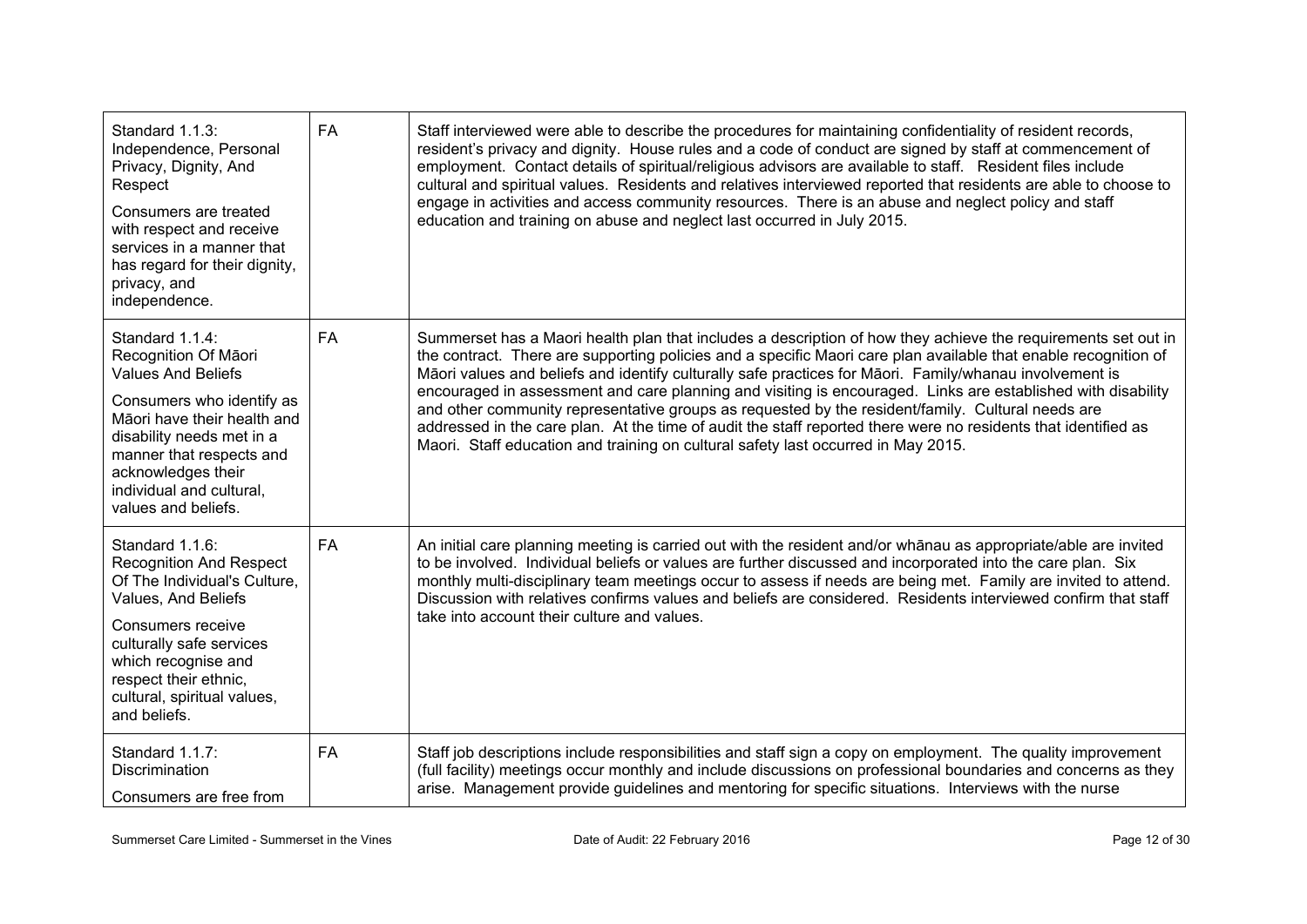| any discrimination,<br>coercion, harassment,<br>sexual, financial, or other<br>exploitation.                                                                                 |    | manager and care assistants confirmed an awareness of professional boundaries. Professional boundaries<br>training last occurred in December 2015.                                                                                                                                                                                                                                                                                                                                                                                                                                                                                                                                                                                                                                                                                                                                                                                                                                                                                                                                                                                                                                                                                                                  |
|------------------------------------------------------------------------------------------------------------------------------------------------------------------------------|----|---------------------------------------------------------------------------------------------------------------------------------------------------------------------------------------------------------------------------------------------------------------------------------------------------------------------------------------------------------------------------------------------------------------------------------------------------------------------------------------------------------------------------------------------------------------------------------------------------------------------------------------------------------------------------------------------------------------------------------------------------------------------------------------------------------------------------------------------------------------------------------------------------------------------------------------------------------------------------------------------------------------------------------------------------------------------------------------------------------------------------------------------------------------------------------------------------------------------------------------------------------------------|
| Standard 1.1.8: Good<br>Practice<br>Consumers receive<br>services of an appropriate<br>standard.                                                                             | FA | Residents and relatives interviewed spoke very positively about the care and support provided. Staff have a<br>sound understanding of principles of aged care and state that they feel supported by the village manager and<br>nurse manager.<br>All Summerset facilities have a master copy of policies which have been developed in line with current<br>accepted best practice and are reviewed regularly. The content of policy and procedures are sufficiently<br>detailed to allow effective implementation by staff. There is a quality improvement programme that includes<br>performance monitoring against clinical indicators and benchmarking against like services within the group is<br>undertaken. There is ongoing staff development with an in-service programme being implemented. There is<br>evidence of education being supported outside of the training plan. Services are provided at Summerset that<br>adhere to the Health & Disability services standards and all approved service standards are adhered to.<br>There are implemented competencies for care assistants and registered nurses including but not limited to:<br>insulin administration; medication; wound care and manual handling. RNs have access to external training. |
| Standard 1.1.9:<br>Communication<br>Service providers<br>communicate effectively<br>with consumers and<br>provide an environment<br>conducive to effective<br>communication. | FA | Residents and family members stated they were welcomed on entry and were given time and explanation<br>about services and procedures. Family members interviewed also stated they are informed of changes in the<br>resident's health status and incidents/accidents. Resident/relative meetings are held monthly with an<br>advocate from Age Concern present at the meeting every three months. The village manager and the nurse<br>manager have an open door policy. The service produces a newsletter for residents and relatives. Residents<br>and family are advised in writing of their eligibility and the process to become a subsidised resident should<br>they wish to do so. The service has policies and procedures available for access to interpreter services for<br>residents (and their family/whānau).                                                                                                                                                                                                                                                                                                                                                                                                                                          |
| Standard 1.2.1:<br>Governance<br>The governing body of the<br>organisation ensures<br>services are planned,<br>coordinated, and<br>appropriate to the needs of               | FA | The service provides care for up to 41 residents at hospital and rest home level care. On the day of the audit,<br>there were 42 residents in total, 18 residents at rest home level and 24 residents at hospital level. All rooms<br>are identified as dual purpose rooms. The service has made an application to HealthCERT for a conservatory<br>lounge area to be used as a permanent bedroom. This was occupied on the day of audit. The room was<br>viewed during the audit and verified as suitable for use as a dual purpose bedroom. There were no respite<br>residents, younger person's or residents under the medical component of the certification. All residents were<br>under the ARRC contract.                                                                                                                                                                                                                                                                                                                                                                                                                                                                                                                                                    |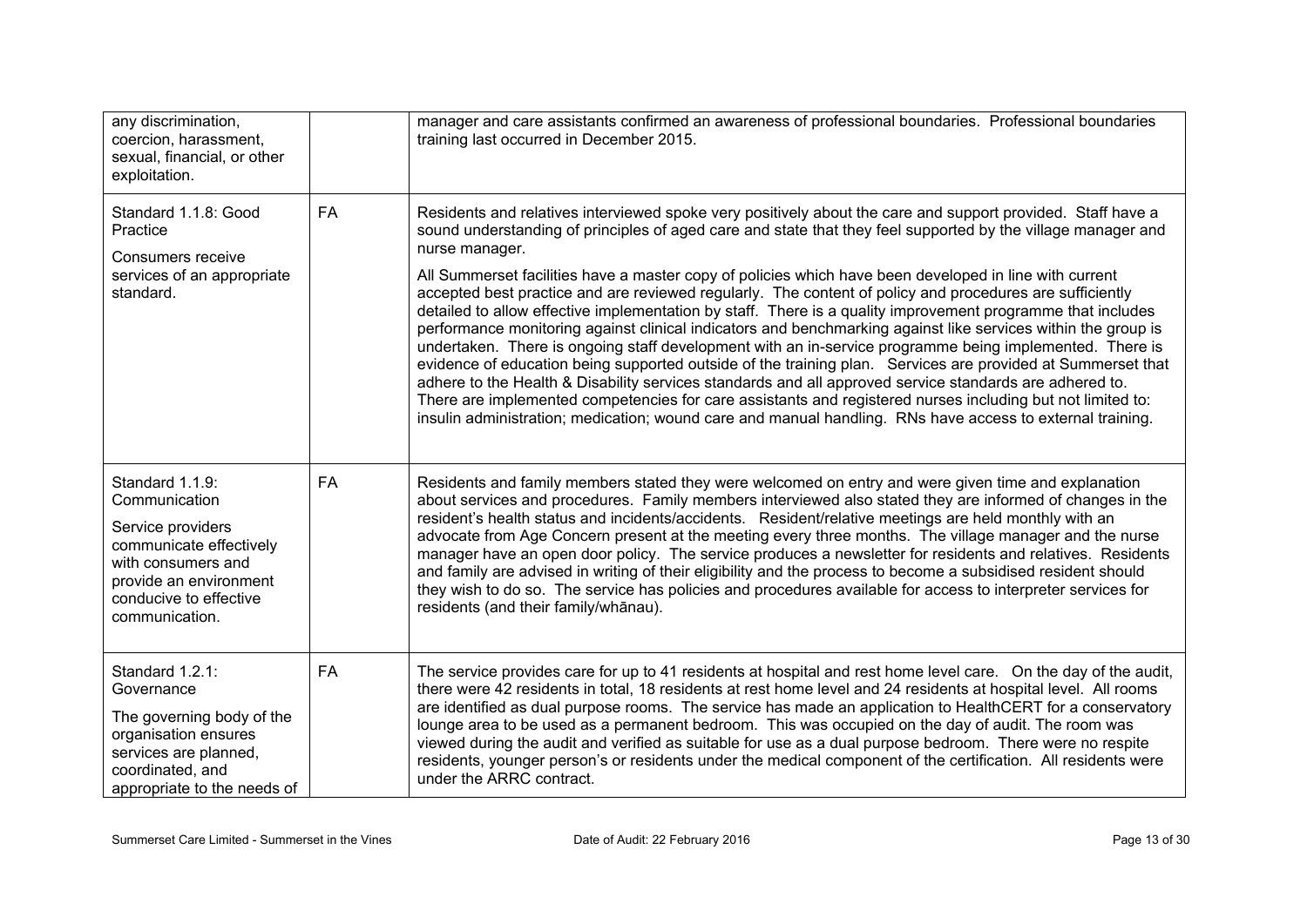| consumers.                                                                                                                                                                                                                                                         |           | The Summerset Group Limited Board of Directors have overall financial and governance responsibility and<br>there is a company strategic business plan in place. Summerset in the Vines has a site specific business plan<br>and goals that is developed in consultation with the village manager, nurse manager and regional operations<br>manager (ROM). The Summerset in the Vines quality plan is reviewed regularly throughout the year. There<br>is a full evaluation at the end of the year. The 2015 evaluation was sighted.                                                                                                                                                                                                                                                                                                                                                                                                                                |
|--------------------------------------------------------------------------------------------------------------------------------------------------------------------------------------------------------------------------------------------------------------------|-----------|--------------------------------------------------------------------------------------------------------------------------------------------------------------------------------------------------------------------------------------------------------------------------------------------------------------------------------------------------------------------------------------------------------------------------------------------------------------------------------------------------------------------------------------------------------------------------------------------------------------------------------------------------------------------------------------------------------------------------------------------------------------------------------------------------------------------------------------------------------------------------------------------------------------------------------------------------------------------|
|                                                                                                                                                                                                                                                                    |           | The village manager was away on the day of the audit. The village manager (non-clinical) has been in the role<br>since August 2015 and has been with Summerset for a number of years prior. The village manager is<br>supported by a nurse manager. The nurse manager has been in the position since September 2008 and has<br>a considerable background in nursing and aged care. Village managers and nurse managers attend annual<br>organisational forums and regional forums over two days. The nurse manager attends clinical education and<br>forums/provider meetings at the Hawkes Bay District Health Board. There is a regional operations manager<br>who is available to support the facility and staff.                                                                                                                                                                                                                                               |
|                                                                                                                                                                                                                                                                    |           | The village manager has attended at least eight hours of leadership professional development relevant to the<br>role.                                                                                                                                                                                                                                                                                                                                                                                                                                                                                                                                                                                                                                                                                                                                                                                                                                              |
| Standard 1.2.2: Service<br>Management<br>The organisation ensures<br>the day-to-day operation of<br>the service is managed in<br>an efficient and effective<br>manner which ensures the<br>provision of timely,<br>appropriate, and safe<br>services to consumers. | FA        | During a temporary absence, the nurse manager will cover the manager's role. The regional operations<br>manager and the clinical quality manager provide oversight and support. The audit confirmed the service has<br>operational management strategies and a quality improvement programme to minimise risk of unwanted<br>events.                                                                                                                                                                                                                                                                                                                                                                                                                                                                                                                                                                                                                               |
| Standard 1.2.3: Quality<br>And Risk Management<br>Systems<br>The organisation has an<br>established, documented,<br>and maintained quality and<br>risk management system<br>that reflects continuous<br>quality improvement                                        | <b>FA</b> | Summerset in the Vines is implementing the organisation's quality and risk management system. There are<br>policies and procedures being implemented to provide assurance that the service is meeting accepted good<br>practice and adhering to relevant standards, including those standards relating to the Health and Disability<br>Services (Safety) Act 2001. Policies are reviewed on a regular basis. The content of policy and procedures<br>are detailed to allow effective implementation by staff.<br>The Summerset group has a 'clinical audit, training and compliance' calendar. The calendar schedules the<br>training and audit requirements for the month and the nurse manager completes a 'best practice' sheet<br>confirming completion of requirements. The best practice sheet includes reporting about (but not limited to):<br>meetings held, induction/orientation, audits, competencies and projects. The best practice sheet is sent to |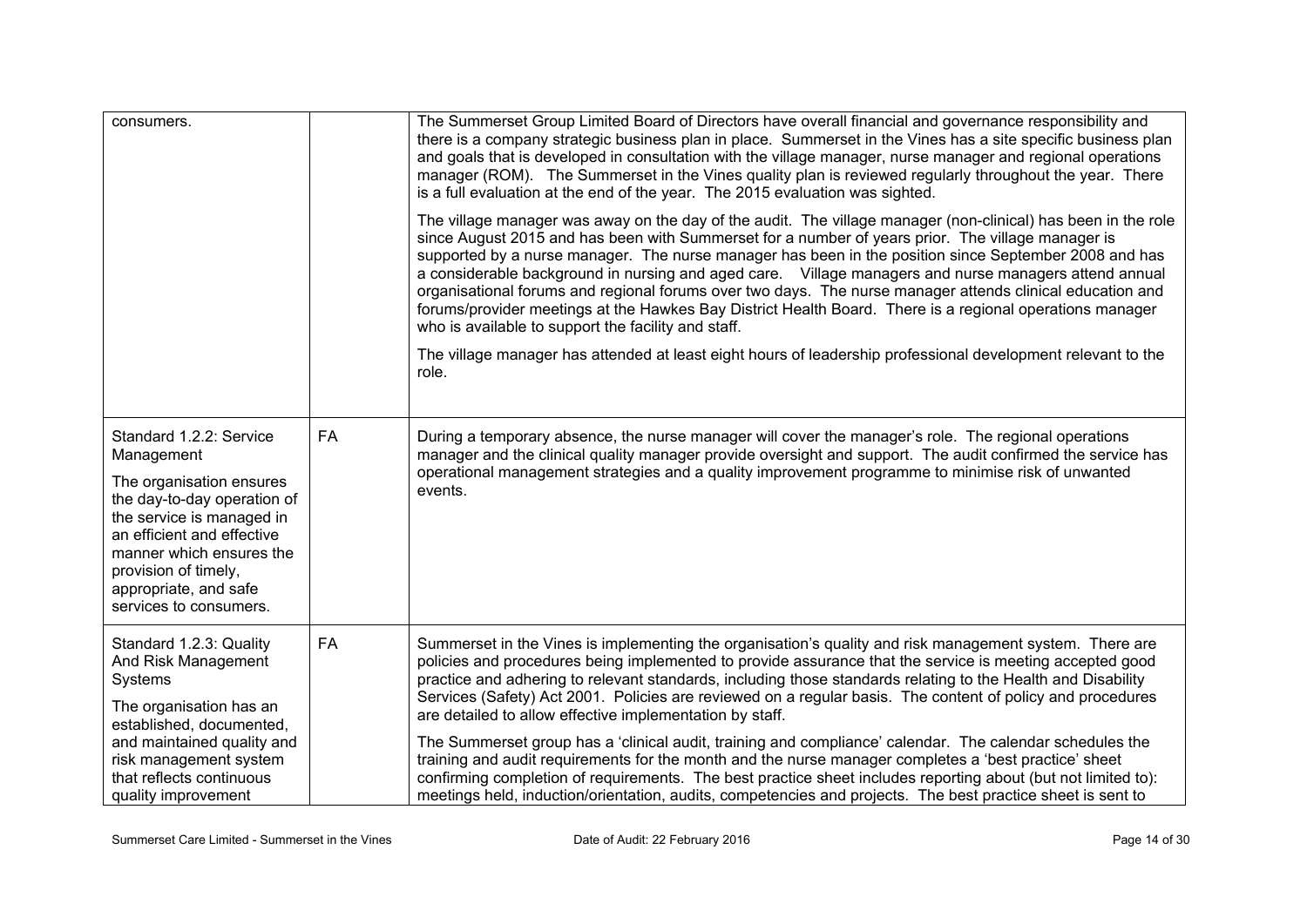| principles.                                                                                                                                                                                                                                                               |    | head office as part of the ongoing monitoring programme.                                                                                                                                                                                                                                                                                                                                                                                                                                                                                                                                                                                                                                                                                                                                                                                                                                                                                                                                                                                                                                                                                                                                                                                                                                                                                                                                                                                                             |
|---------------------------------------------------------------------------------------------------------------------------------------------------------------------------------------------------------------------------------------------------------------------------|----|----------------------------------------------------------------------------------------------------------------------------------------------------------------------------------------------------------------------------------------------------------------------------------------------------------------------------------------------------------------------------------------------------------------------------------------------------------------------------------------------------------------------------------------------------------------------------------------------------------------------------------------------------------------------------------------------------------------------------------------------------------------------------------------------------------------------------------------------------------------------------------------------------------------------------------------------------------------------------------------------------------------------------------------------------------------------------------------------------------------------------------------------------------------------------------------------------------------------------------------------------------------------------------------------------------------------------------------------------------------------------------------------------------------------------------------------------------------------|
|                                                                                                                                                                                                                                                                           |    | There is a meeting schedule including monthly quality improvement (full facility) meetings that includes<br>discussion about clinical indicators (e.g. incident trends, infection rates). Registered nurse meetings are held<br>monthly. Health and safety, infection control and restraint meetings occur three monthly. There are other<br>meetings being held such as kitchen and activities. Resident/family meetings are held monthly with an<br>advocate from Age Concern attending every three months. An annual residents/relatives survey completed<br>(October 2015) reports overall 97% feedback of experience being good or very good. Summerset in the Vines<br>achieved the number one position for Summerset as the best care home for 2015.                                                                                                                                                                                                                                                                                                                                                                                                                                                                                                                                                                                                                                                                                                          |
|                                                                                                                                                                                                                                                                           |    | The service is implementing an internal audit programme that includes aspects of clinical care. Issues arising<br>from internal audits are developed into corrective action plans. Monthly and annual analysis of results is<br>completed and provided across the organisation. There are monthly accident/incident benchmarking reports<br>completed by the nurse manager that break down the data collected across the rest home and hospital and<br>staff incidents/accidents. Infection control is also included as part of benchmarking across the organisation.<br>Health and safety internal audits are completed. Summersets clinical and quality manager analyses data<br>collected via the monthly reports and corrective actions are required based on benchmarking outcomes.<br>Summerset has a data tool "Sway- the Summerset Way". Sway which is integrated and accommodates the<br>data entered. There is a health and safety and risk management programmes in place including policies to<br>guide practice. One of the registered nurses is the health and safety representative (interviewed). Falls<br>prevention strategies are in place that includes the analysis of falls incidents and the identification of<br>interventions on a case by case basis to minimise future falls. Reduction of falls was one of the key objectives<br>of the service in 2015. The service has achieved a continuous improvement for reduction in falls rates. |
| Standard 1.2.4: Adverse<br><b>Event Reporting</b><br>All adverse, unplanned, or<br>untoward events are<br>systematically recorded by<br>the service and reported to<br>affected consumers and<br>where appropriate their<br>family/whānau of choice in<br>an open manner. | FA | Incident and accident data is collected and analysed. Discussions with the service confirmed that there is an<br>awareness of the requirement to notify relevant authorities in relation to essential notifications. Twelve<br>resident related incident reports for January and February 2016 were reviewed. All reports and corresponding<br>resident files reviewed evidence that appropriate clinical care has been provided following an incident. The<br>incident reporting policy includes definitions and outlines responsibilities including immediate action, reporting,<br>monitoring and corrective action to minimise and debriefing. Data is linked to the organisation's benchmarking<br>programme and used for comparative purposes (also link 1.2.3.6).                                                                                                                                                                                                                                                                                                                                                                                                                                                                                                                                                                                                                                                                                             |
| Standard 1.2.7: Human<br>Resource Management                                                                                                                                                                                                                              | FA | There are human resources policies to support recruitment practices. A list of practising certificates is<br>maintained. Seven staff files were reviewed (one nurse manager, one RN, one recreational therapist, one                                                                                                                                                                                                                                                                                                                                                                                                                                                                                                                                                                                                                                                                                                                                                                                                                                                                                                                                                                                                                                                                                                                                                                                                                                                 |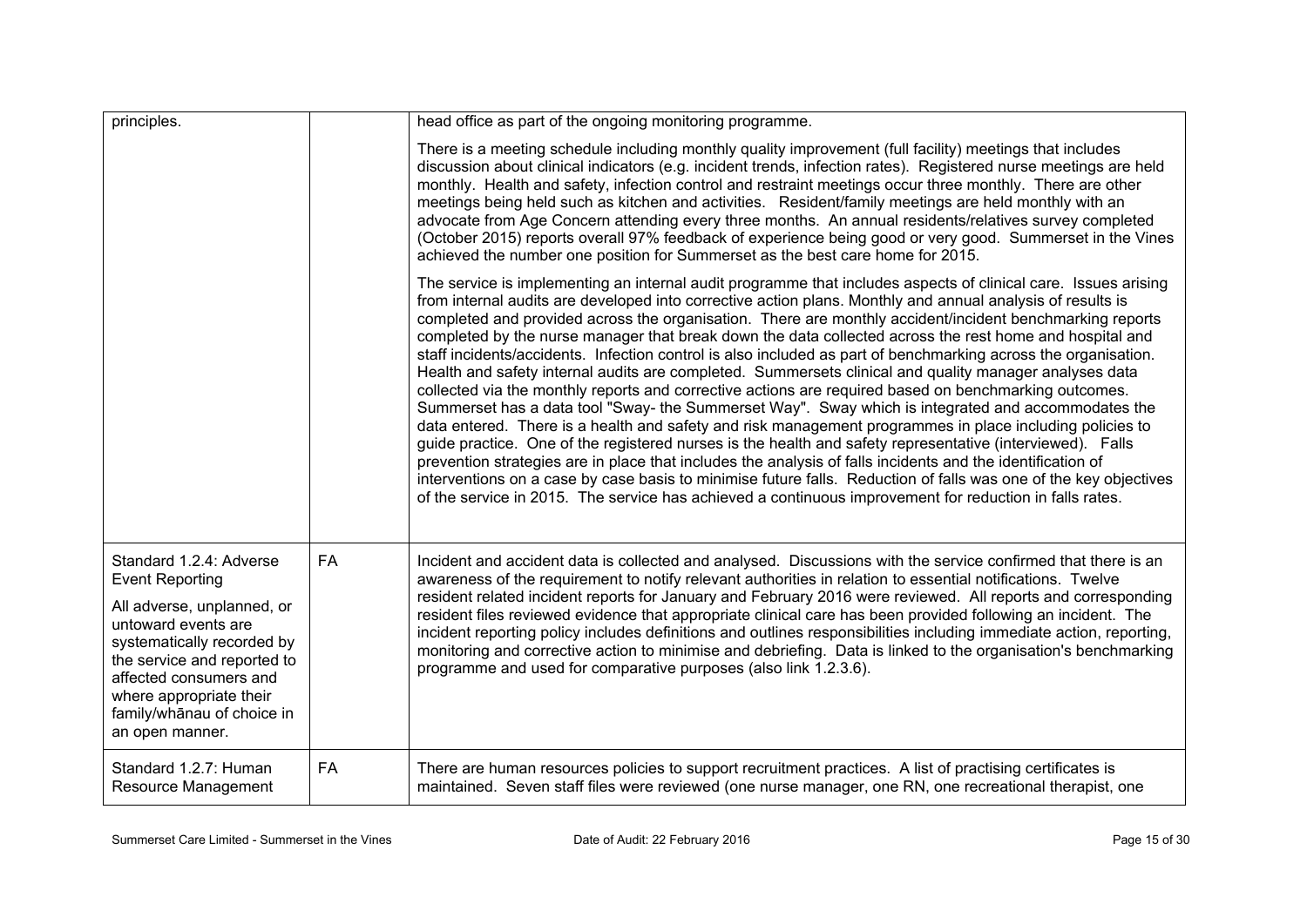| Human resource<br>management processes<br>are conducted in<br>accordance with good<br>employment practice and<br>meet the requirements of<br>legislation.                                                    |           | chef manager, one laundry and two care assistants). All had relevant documentation relating to employment.<br>Performance appraisals are completed annually. The service has an orientation programme in place that<br>provides new staff with relevant information for safe work practice. The orientation programme includes<br>documented competencies and induction checklists (sighted in files of newly appointed staff). Staff<br>interviewed were able to describe the orientation process and believed new staff were adequately orientated to<br>the service. There is an annual education plan that is outlined on the 'clinical audit, training and compliance<br>calendar'. This includes all required education as part of these standards. The plan is being implemented. A<br>competency programme is in place with different requirements according to work type (e.g. care assistants,<br>registered nurse and kitchen). Core competencies are completed and a record of completion is maintained on<br>staff files as well as being scanned into 'Sway'.<br>Staff interviewed were aware of the requirement to complete competency training. The nurse manager<br>facilitates the orientation programme for new staff and supports the ongoing education programme. Care<br>assistants complete an aged care programme. |
|--------------------------------------------------------------------------------------------------------------------------------------------------------------------------------------------------------------|-----------|--------------------------------------------------------------------------------------------------------------------------------------------------------------------------------------------------------------------------------------------------------------------------------------------------------------------------------------------------------------------------------------------------------------------------------------------------------------------------------------------------------------------------------------------------------------------------------------------------------------------------------------------------------------------------------------------------------------------------------------------------------------------------------------------------------------------------------------------------------------------------------------------------------------------------------------------------------------------------------------------------------------------------------------------------------------------------------------------------------------------------------------------------------------------------------------------------------------------------------------------------------------------------------------------------------------------------------------------|
| Standard 1.2.8: Service<br><b>Provider Availability</b><br>Consumers receive timely,<br>appropriate, and safe<br>service from suitably<br>qualified/skilled and/or<br>experienced service<br>providers.      | <b>FA</b> | The village manager and nurse manager work 40 hours per week Monday to Friday and are available on call<br>for any emergency issues or clinical support. The service provides 24 hour RN cover. There are six care<br>assistants on morning shift, five on the afternoon shift and two on the night shift. A staff availability list ensures<br>that staff sickness and vacant shifts are covered. Care assistants interviewed confirmed that staff are<br>replaced. Staffing levels and skills mix policy is the documented rationale for determining staffing levels and<br>skill mixes for safe service delivery.                                                                                                                                                                                                                                                                                                                                                                                                                                                                                                                                                                                                                                                                                                                       |
| Standard 1.2.9: Consumer<br><b>Information Management</b><br>Systems<br>Consumer information is<br>uniquely identifiable,<br>accurately recorded,<br>current, confidential, and<br>accessible when required. | <b>FA</b> | The resident files were appropriate to the service type. Residents entering the service have all relevant initial<br>information recorded within 24 hours of entry into the resident's individual record. Information containing<br>personal resident information is kept confidential and cannot be viewed by other residents or members of the<br>public. Resident files are protected from unauthorised access by being held in a locked cupboard. Care plans<br>and notes were legible and where necessary signed (and dated) by a registered nurse. Entries are legible,<br>dated and signed by the relevant care assistant or registered nurse including designation. Individual resident<br>files demonstrate service integration. There is an allied health section that contained general practitioner<br>notes and the notes of allied health professionals and specialists involved in the care of the resident.                                                                                                                                                                                                                                                                                                                                                                                                                |
| Standard 1.3.1: Entry To<br><b>Services</b>                                                                                                                                                                  | FA        | All residents have a needs assessment completed prior to entry that identifies the level of care required. The<br>nurse manager screens all potential enquiries to ensure the service can meet the required level of care and                                                                                                                                                                                                                                                                                                                                                                                                                                                                                                                                                                                                                                                                                                                                                                                                                                                                                                                                                                                                                                                                                                              |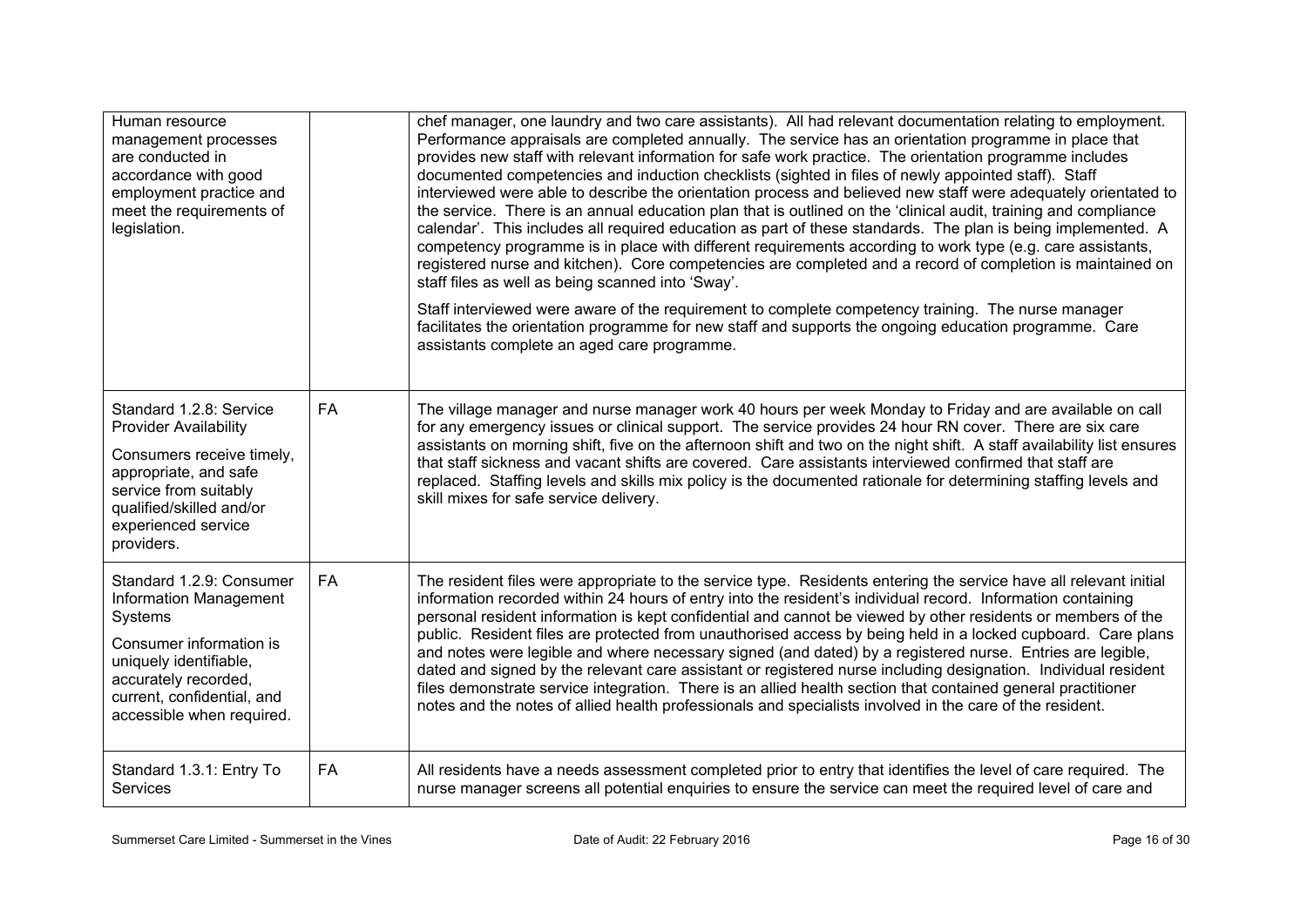| Consumers' entry into<br>services is facilitated in a<br>competent, equitable,<br>timely, and respectful<br>manner, when their need<br>for services has been<br>identified.                            |           | specific needs of the resident.<br>Residents and relatives interviewed stated that they received sufficient information on admission and<br>discussion was held regarding the admission agreement. The admission agreement reviewed aligns with a) -<br>k) of the ARRC contract.                                                                                                                                                                                                                                                                                                                                                                                                                                                                                                                                                                                                                                                                                                                                                                                                                                                                                                                                                                                                                                                                                                                                                                                                                                                                                          |
|--------------------------------------------------------------------------------------------------------------------------------------------------------------------------------------------------------|-----------|---------------------------------------------------------------------------------------------------------------------------------------------------------------------------------------------------------------------------------------------------------------------------------------------------------------------------------------------------------------------------------------------------------------------------------------------------------------------------------------------------------------------------------------------------------------------------------------------------------------------------------------------------------------------------------------------------------------------------------------------------------------------------------------------------------------------------------------------------------------------------------------------------------------------------------------------------------------------------------------------------------------------------------------------------------------------------------------------------------------------------------------------------------------------------------------------------------------------------------------------------------------------------------------------------------------------------------------------------------------------------------------------------------------------------------------------------------------------------------------------------------------------------------------------------------------------------|
| Standard 1.3.10:<br>Transition, Exit, Discharge,<br>Or Transfer<br>Consumers experience a<br>planned and coordinated<br>transition, exit, discharge,<br>or transfer from services.                     | FA        | There is an exit, discharge and transfer policy that describes guidelines for death, discharge, transfer,<br>documentation and follow up. All relevant information is documented and communicated to the receiving<br>health provider or service. Follow up occurs to check that the resident is settled or, in the case of death,<br>communication with the family is made.                                                                                                                                                                                                                                                                                                                                                                                                                                                                                                                                                                                                                                                                                                                                                                                                                                                                                                                                                                                                                                                                                                                                                                                              |
| Standard 1.3.12: Medicine<br>Management<br>Consumers receive<br>medicines in a safe and<br>timely manner that<br>complies with current<br>legislative requirements<br>and safe practice<br>guidelines. | PA Low    | There are medicine management policies and procedures that align with recognised standards and guidelines<br>for safe medicine management practice in accordance with the Medicines Care Guide for Residential Aged<br>Care 2011. RNs are responsible for the administration of medications in the rest home/hospital care centre.<br>Senior care assistants complete competencies for the checking and witnessing of medications as required.<br>Medication competencies and education has been completed annually. All medications delivered were<br>evidenced to be checked on delivery with any discrepancies fed back to the supplying pharmacy. The service<br>implemented an electronic medication system in November 2015. Standing orders are not used. There was<br>one resident self-medicating an inhaler on the day of audit. Self-medicating competency had been completed<br>and signed by the resident, GP and RN. Self-medication competencies are reviewed three monthly.<br>Fourteen resident medication charts on the electronic medication system were reviewed (seven rest home and<br>seven hospital). The charts had photograph identification and allergy status recorded. A shortfall was<br>identified around the prescribing of a dietary supplement and 'indications for use' for 'as required' medication.<br>Staff recorded the time and date of 'as required' medications. The nurse manager monitors missed<br>medications.<br>All 14 medication charts reviewed identified that the GP had reviewed the medication chart three monthly. |
| Standard 1.3.13: Nutrition,<br>Safe Food, And Fluid<br>Management                                                                                                                                      | <b>FA</b> | Medirest is contracted for the provision of meals on-site. There is an eight week rotating menu approved by<br>the dietitian. The chef manager is supported by a weekend cook and team of kitchen hands. Resident<br>likes/dislikes and preferences are known and accommodated with alternative meal options. The kitchen is<br>adjacent to the dining room. Meals are served from the bain marie to residents in the dining room. Texture                                                                                                                                                                                                                                                                                                                                                                                                                                                                                                                                                                                                                                                                                                                                                                                                                                                                                                                                                                                                                                                                                                                                |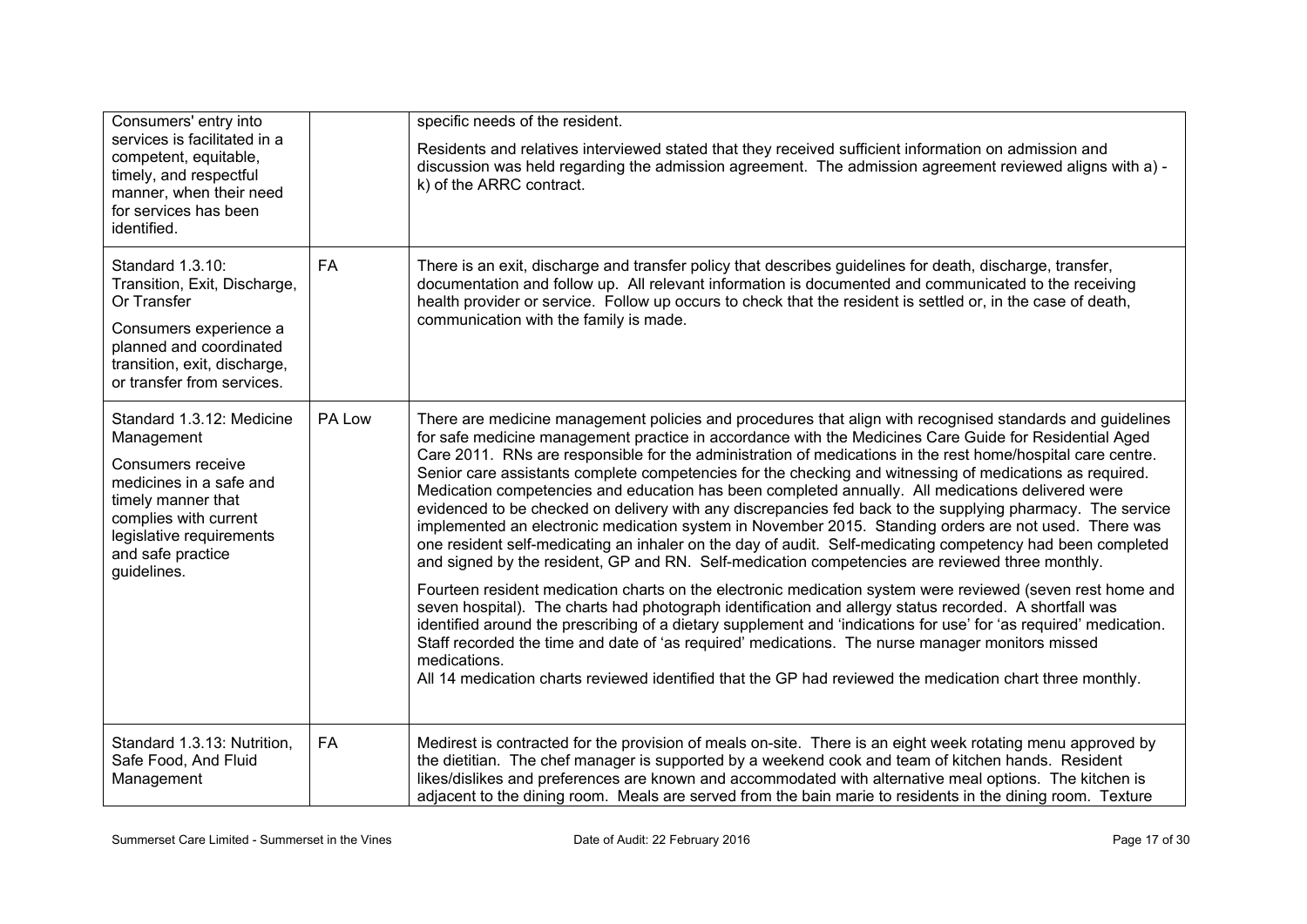| A consumer's individual<br>food, fluids and nutritional<br>needs are met where this<br>service is a component of<br>service delivery.                                                                                                          |           | modified meals, fortified foods and diabetic desserts are provided. The cook receives a dietary profile for each<br>resident.<br>The fridge, freezer and dishwasher have daily temperatures recorded. End cooked food temperatures are<br>recorded twice daily. All foods are stored correctly and date labelled. Cleaning schedules are maintained.<br>Chemicals are stored safely within the kitchen. Staff were observed wearing correct personal protective<br>clothing when entering the kitchen. The chemical provider completes a functional test on the dishwasher<br>monthly.<br>Staff working in the kitchen have food handling certificates and chemical safety training.<br>Residents commented positively on the meals provided. The chef manager attends the resident meetings and<br>welcomes feedback on the meal service. |
|------------------------------------------------------------------------------------------------------------------------------------------------------------------------------------------------------------------------------------------------|-----------|--------------------------------------------------------------------------------------------------------------------------------------------------------------------------------------------------------------------------------------------------------------------------------------------------------------------------------------------------------------------------------------------------------------------------------------------------------------------------------------------------------------------------------------------------------------------------------------------------------------------------------------------------------------------------------------------------------------------------------------------------------------------------------------------------------------------------------------------|
| Standard 1.3.2: Declining<br>Referral/Entry To Services<br>Where referral/entry to the<br>service is declined, the<br>immediate risk to the<br>consumer and/or their<br>family/whānau is managed<br>by the organisation, where<br>appropriate. | <b>FA</b> | The reason for declining service entry to residents should this occur is communicated to the resident or<br>family/whānau and they are referred to the original referral agent for further information.                                                                                                                                                                                                                                                                                                                                                                                                                                                                                                                                                                                                                                    |
| Standard 1.3.4:<br>Assessment<br>Consumers' needs, support<br>requirements, and<br>preferences are gathered<br>and recorded in a timely<br>manner.                                                                                             | <b>FA</b> | The initial support plan is developed with information from the initial assessment. Clinical risk assessments<br>are completed on admission where applicable and reviewed six monthly as part of the interRAI assessment.<br>Outcomes of risk assessment tools are used to identify the needs, supports and interventions required to meet<br>resident goals. The interRAI assessment tool has been utilised for all residents.                                                                                                                                                                                                                                                                                                                                                                                                            |
| Standard 1.3.5: Planning<br>Consumers' service<br>delivery plans are<br>consumer focused.<br>integrated, and promote                                                                                                                           | <b>FA</b> | Resident centred care plans describe the individual support and interventions required to meet the resident<br>goals. The care plans reflect the outcomes of risk assessment tools. Care plans demonstrate service<br>integration and include input from allied health practitioners.<br>Short-term care plans were in use for changes in health status. These are evaluated regularly and either<br>resolved or if an ongoing problem, added to the long term care plan. There is documented evidence of                                                                                                                                                                                                                                                                                                                                  |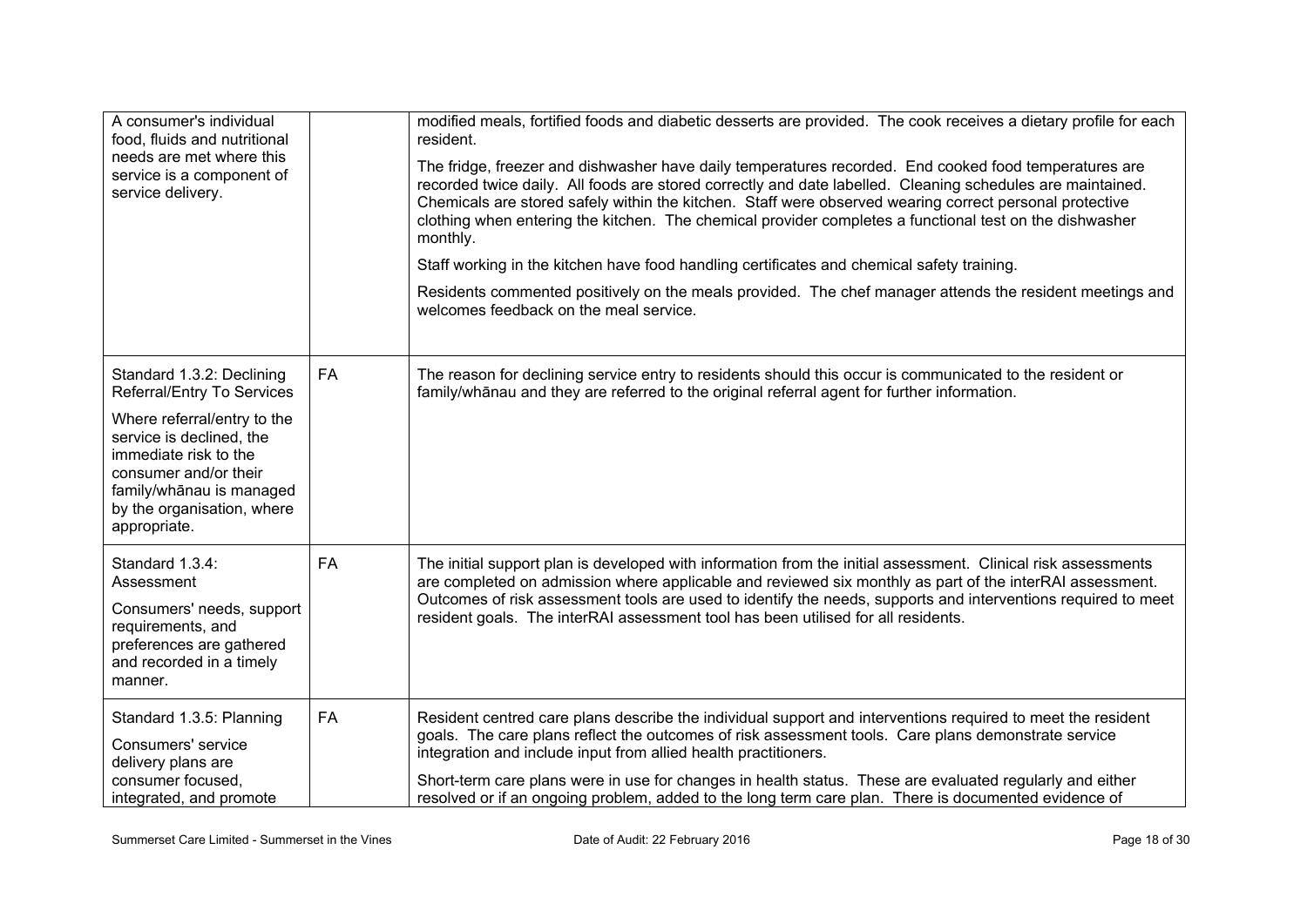| continuity of service<br>delivery.                                                                                                                                                                                                         |        | resident/family involvement in the care planning process. Residents/relatives interviewed confirmed they<br>participate in the care planning process.                                                                                                                                                                                                                                                                                                                                                                                                                                                                                                                                                                                                                                                                                                                                                                                                                                                                                                                                                                                                                                                                                                                                                                                                                                                                                                                                                                                                                                                                                                                                                                                                                                                                 |
|--------------------------------------------------------------------------------------------------------------------------------------------------------------------------------------------------------------------------------------------|--------|-----------------------------------------------------------------------------------------------------------------------------------------------------------------------------------------------------------------------------------------------------------------------------------------------------------------------------------------------------------------------------------------------------------------------------------------------------------------------------------------------------------------------------------------------------------------------------------------------------------------------------------------------------------------------------------------------------------------------------------------------------------------------------------------------------------------------------------------------------------------------------------------------------------------------------------------------------------------------------------------------------------------------------------------------------------------------------------------------------------------------------------------------------------------------------------------------------------------------------------------------------------------------------------------------------------------------------------------------------------------------------------------------------------------------------------------------------------------------------------------------------------------------------------------------------------------------------------------------------------------------------------------------------------------------------------------------------------------------------------------------------------------------------------------------------------------------|
| Standard 1.3.6: Service<br>Delivery/Interventions<br>Consumers receive<br>adequate and appropriate<br>services in order to meet<br>their assessed needs and<br>desired outcomes.                                                           | PA Low | When a resident's condition changes, the RN initiates a review and if required, a GP or nurse specialist<br>consultation. Relatives interviewed state their relatives needs are met and they are kept informed of any<br>health changes. There was documented evidence in the resident files of family notification of any changes to<br>health including infections, accidents/incidents and medication changes. Residents interviewed state their<br>needs are being met.<br>Adequate dressing supplies were sighted. Initial wound assessments with ongoing wound evaluations and<br>treatment plans were in place for 13 minor wounds, one chronic ulcer and two grade 4 pressure injuries (one<br>non-facility acquired and one facility acquired.). Wounds reviewed have been re-assessed at least monthly.<br>Evaluation comments were documented at each dressing change to monitor the healing progress.<br>Photographs evidenced healing progress. The RN and nurse manager confirmed there was a wound nurse<br>specialist available and who is involved in pressure injury management. The District Health Board engage<br>team (wound nurse specialist, occupational therapist and pharmacist) and the wound clinic nurses have been<br>involved in the treatment of both pressure injuries.<br>Continence products are available and resident files include a urinary continence assessment, bowel<br>management and continence products identified for day use, night use, and other management. Specialist<br>continence advice is available as needed.<br>There are a number of monitoring forms and charts available for use. RNs review the forms/charts and<br>completed risk assessments for any changes to health status. Not all care plan interventions meet the<br>resident's current needs. |
| Standard 1.3.7: Planned<br><b>Activities</b><br>Where specified as part of<br>the service delivery plan for<br>a consumer, activity<br>requirements are<br>appropriate to their needs,<br>age, culture, and the<br>setting of the service. | PA Low | The service employs a recreational therapist (RT) who is a qualified caregiver. The integrated rest home and<br>hospital programme covers seven days a week. Currently a care assistant coordinates weekend activities.<br>The RT attends regional diversional therapy workshops and attends Summerset conference calls for all activity<br>persons.<br>The programme is planned a month in advance and includes set activities with the flexibility to add other<br>activities of interest or suggestions made by residents. Activities meet the recreational needs of both resident<br>groups. By ensuring all residents have the opportunity for outings, shopping and attending community<br>groups/events including concerts, art deco functions and RSA lunches. Community visitors include day care<br>and schoolchildren, dance groups, entertainers and a work experience student. Residents are encouraged to<br>maintain their former community links. Church services are held fortnightly.                                                                                                                                                                                                                                                                                                                                                                                                                                                                                                                                                                                                                                                                                                                                                                                                               |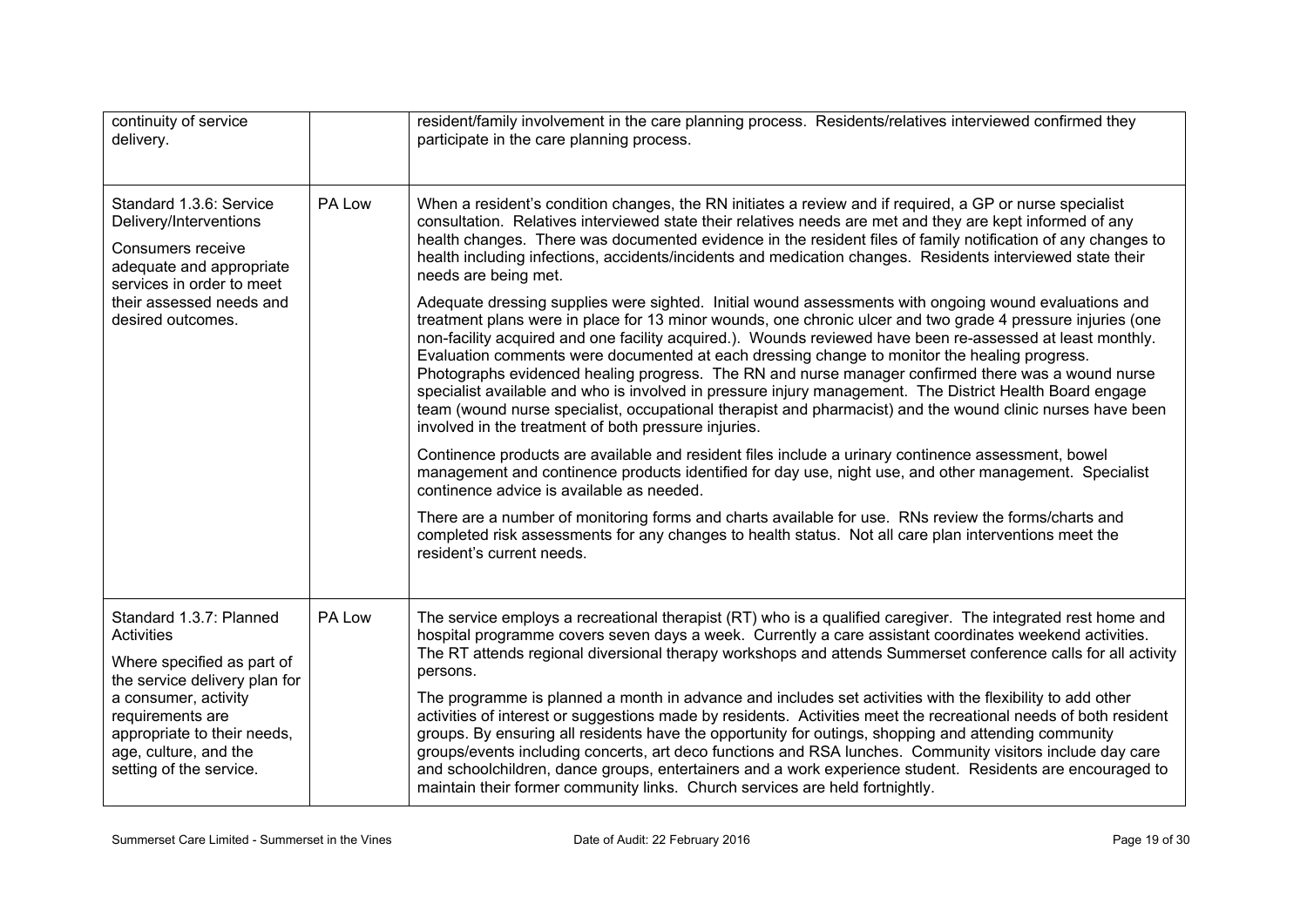|                                                                                                                                                                |           | The service has a wheelchair van for the twice weekly outings for rest home and hospital residents. The driver<br>has a current first aid certificate.                                                                                                                                                                                                                                                                                                                                                                                                                                                                                                                                                               |
|----------------------------------------------------------------------------------------------------------------------------------------------------------------|-----------|----------------------------------------------------------------------------------------------------------------------------------------------------------------------------------------------------------------------------------------------------------------------------------------------------------------------------------------------------------------------------------------------------------------------------------------------------------------------------------------------------------------------------------------------------------------------------------------------------------------------------------------------------------------------------------------------------------------------|
|                                                                                                                                                                |           | Monthly meetings provide an opportunity for residents to feedback on the programme. Newsletters are sent<br>out to families informing them of upcoming events and are invited to attend.                                                                                                                                                                                                                                                                                                                                                                                                                                                                                                                             |
|                                                                                                                                                                |           | The RT is involved in the multidisciplinary review which includes the resident's participation in activities.<br>Individual activity plans were not completed in all resident files reviewed.                                                                                                                                                                                                                                                                                                                                                                                                                                                                                                                        |
| Standard 1.3.8: Evaluation<br>Consumers' service<br>delivery plans are<br>evaluated in a<br>comprehensive and timely<br>manner.                                | <b>FA</b> | There is evidence of resident and family involvement in the review of resident centred care plans. All initial<br>care plans were evaluated by the registered nurses within three weeks of admission. Written evaluations were<br>completed six monthly or earlier for resident health changes in all files reviewed. There is evidence of<br>multidisciplinary (MDT) team involvement in the reviews including input from the GP and any allied health<br>professionals involved in the resident's care. Families are invited to attend the MDT review and asked for<br>input if they are unable to attend. Short-term care plans sighted have been evaluated by the RN. The GP<br>completes three monthly reviews. |
| Standard 1.3.9: Referral To<br>Other Health And Disability<br>Services (Internal And<br>External)<br>Consumer support for                                      | <b>FA</b> | Referral to other Health and Disability services is evident in the sample group of resident files. The service<br>facilitates access to other medical and non-medical services. Referral documentation is maintained on<br>resident files. The service provided examples of where a resident's condition had changed and the resident<br>was reassessed for a higher level of care.                                                                                                                                                                                                                                                                                                                                  |
| access or referral to other<br>health and/or disability<br>service providers is<br>appropriately facilitated, or<br>provided to meet consumer<br>choice/needs. |           |                                                                                                                                                                                                                                                                                                                                                                                                                                                                                                                                                                                                                                                                                                                      |
| Standard 1.4.1:<br>Management Of Waste<br>And Hazardous<br><b>Substances</b>                                                                                   | FA        | Documented processes for the management of waste and hazardous substances are in place to ensure<br>incidents are reported in a timely manner. Safety data sheets were readily accessible for staff. Chemicals<br>were stored safely throughout the facility. Personal protective clothing was available for staff and seen to be<br>worn by staff when carrying out their duties on the day of audit. Relevant staff have completed chemical                                                                                                                                                                                                                                                                        |
| Consumers, visitors, and<br>service providers are                                                                                                              |           | safety training.                                                                                                                                                                                                                                                                                                                                                                                                                                                                                                                                                                                                                                                                                                     |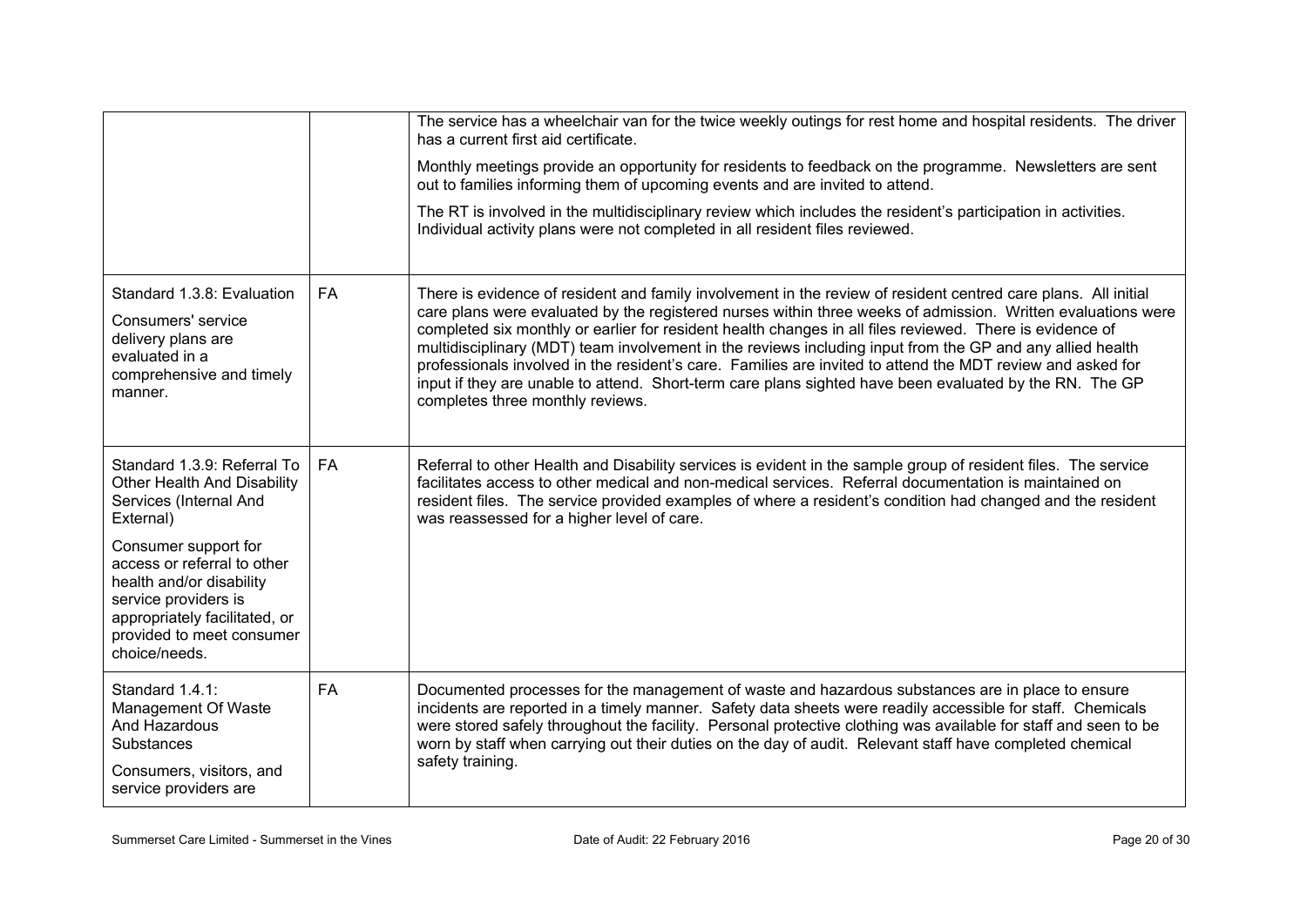| protected from harm as a<br>result of exposure to<br>waste, infectious or<br>hazardous substances,<br>generated during service<br>delivery.                                                                                                                                                                        |    |                                                                                                                                                                                                                                                                                                                                                                                                                                                                                                                                                                                                                                                                                                                                                                                                                                                                                                                                                                                                                                                                                                                                                                                                                          |
|--------------------------------------------------------------------------------------------------------------------------------------------------------------------------------------------------------------------------------------------------------------------------------------------------------------------|----|--------------------------------------------------------------------------------------------------------------------------------------------------------------------------------------------------------------------------------------------------------------------------------------------------------------------------------------------------------------------------------------------------------------------------------------------------------------------------------------------------------------------------------------------------------------------------------------------------------------------------------------------------------------------------------------------------------------------------------------------------------------------------------------------------------------------------------------------------------------------------------------------------------------------------------------------------------------------------------------------------------------------------------------------------------------------------------------------------------------------------------------------------------------------------------------------------------------------------|
| Standard 1.4.2: Facility<br>Specifications<br>Consumers are provided<br>with an appropriate,<br>accessible physical<br>environment and facilities<br>that are fit for their<br>purpose.                                                                                                                            | FA | The building has a current building warrant of fitness that expires on 26 February 2016. There is a full time<br>property manager who oversees the property and gardening team and is available on call for facility matters.<br>Planned and reactive maintenance systems are in place and maintenance requests are generated through the<br>Sway (Summerset way) on-line system (property services requests). All electrical equipment has been tested<br>and tagged. Clinical equipment has had functional checks/calibration annually. Hot water temperatures have<br>been tested and recorded monthly with readings between 42-45 degrees Celsius. Corrective actions have<br>been recorded for temperatures outside of the acceptable range. Preferred contractors for essential services<br>are available 24/7.<br>Corridors are wide in all areas to allow residents to pass each other safely. There is safe access to all<br>communal areas and outdoor areas. There is outdoor seating and shade. The external areas are well<br>maintained.<br>The care assistants and registered nurses (interviewed) state they have all the equipment required to safely<br>provide the care documented in the care plans. |
| Standard 1.4.3: Toilet,<br>Shower, And Bathing<br><b>Facilities</b><br>Consumers are provided<br>with adequate<br>toilet/shower/bathing<br>facilities. Consumers are<br>assured privacy when<br>attending to personal<br>hygiene requirements or<br>receiving assistance with<br>personal hygiene<br>requirements. | FA | Visual inspection evidences toilet and shower facilities are of an appropriate design to meet the needs of the<br>residents. The fixtures, fittings, floors and wall surfaces are constructed from materials that can be easily<br>cleaned. All bedrooms have a hand basin. Nine bedrooms have ensuites. There are adequate numbers of<br>communal toilets and showers. Communal toilet/shower facilities have a system that indicates if it is engaged<br>or vacant.                                                                                                                                                                                                                                                                                                                                                                                                                                                                                                                                                                                                                                                                                                                                                    |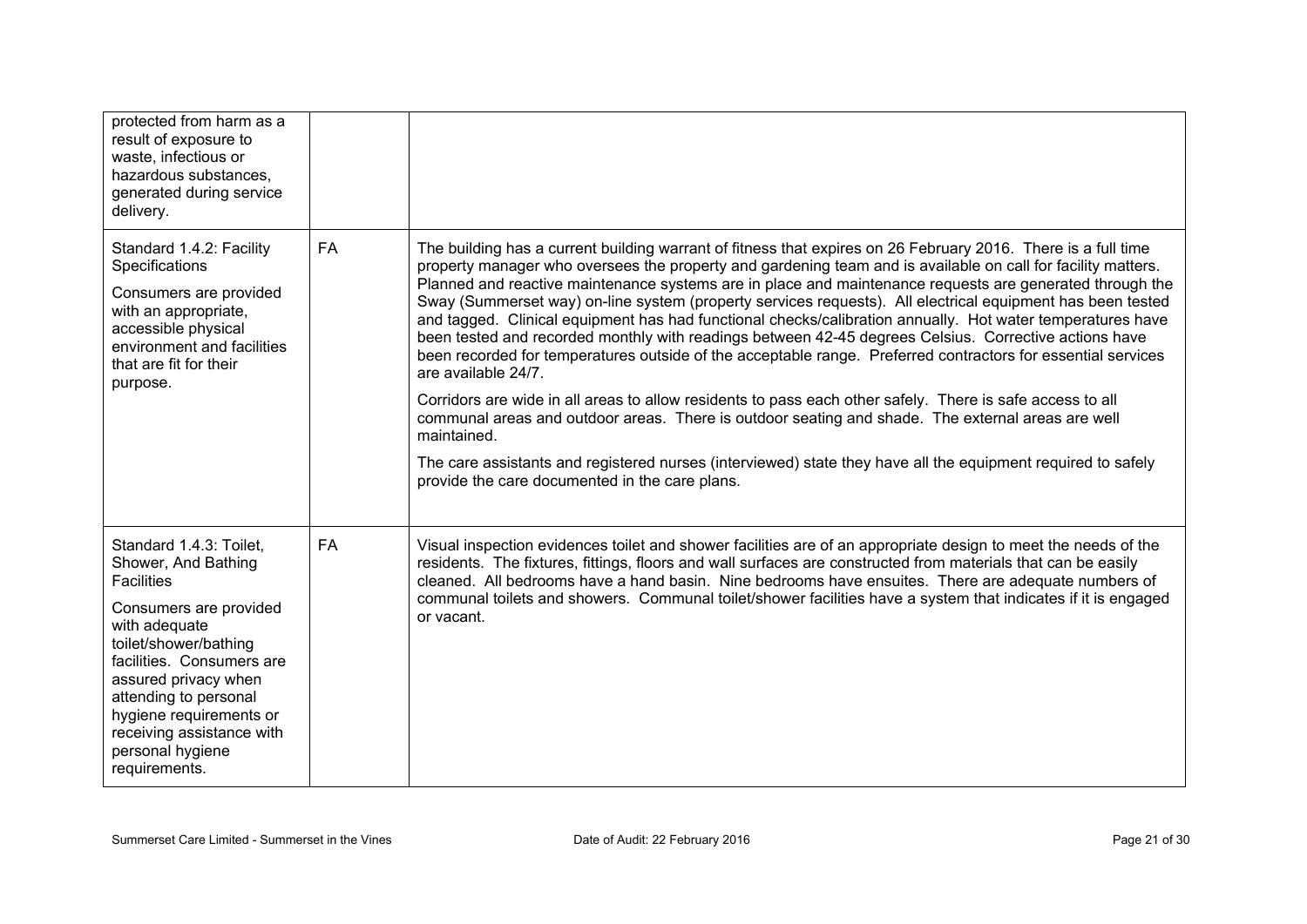| Standard 1.4.4: Personal<br>Space/Bed Areas<br>Consumers are provided<br>with adequate personal<br>space/bed areas<br>appropriate to the<br>consumer group and<br>setting.                                                               | <b>FA</b> | There is adequate room to safely manoeuvre mobility aids and transferring equipment such as hoists in the<br>residents' bedrooms. The doors are wide enough for ambulance trolley access. Residents and families are<br>encouraged to personalise their rooms as viewed on the day of audit. One spacious conservatory lounge<br>room has been permanently converted to a bedroom. The bedroom is suitable for rest home or hospital level<br>of care. The fire service approved the use of the conservatory as a bedroom in July 2013 when it was used as<br>a respite room for the village residents.                                                                                                                                                                                                                                                                                  |
|------------------------------------------------------------------------------------------------------------------------------------------------------------------------------------------------------------------------------------------|-----------|------------------------------------------------------------------------------------------------------------------------------------------------------------------------------------------------------------------------------------------------------------------------------------------------------------------------------------------------------------------------------------------------------------------------------------------------------------------------------------------------------------------------------------------------------------------------------------------------------------------------------------------------------------------------------------------------------------------------------------------------------------------------------------------------------------------------------------------------------------------------------------------|
| Standard 1.4.5: Communal<br>Areas For Entertainment.<br>Recreation, And Dining<br>Consumers are provided<br>with safe, adequate, age<br>appropriate, and<br>accessible areas to meet<br>their relaxation, activity,<br>and dining needs. | FA        | Communal areas within the facility include a large main lounge that can accommodate rest home and hospital<br>level residents and where most activities take place. There is a smaller lounge at the end of one wing of<br>bedrooms where individual or small group activities occurs such as reading, knitting and cards. There is<br>another conservatory lounge at the end of another wing of bedrooms and a sunroom/lounge off the dining<br>room. The dining room is spacious enough to accommodate hospital recliners if necessary. There are several<br>seating alcoves within the facility. The communal areas are easily accessible for residents.                                                                                                                                                                                                                              |
| Standard 1.4.6: Cleaning<br><b>And Laundry Services</b><br>Consumers are provided<br>with safe and hygienic<br>cleaning and laundry<br>services appropriate to the<br>setting in which the service<br>is being provided.                 | FA        | There are adequate policies and procedures to provide guidelines regarding the safe and efficient use of<br>laundry services. All linen and personal clothing is laundered on-site. The laundry service operates in the<br>laundry during the night with the third caregiver on night duty completing laundry duties. The laundry has<br>defined clean/dirty areas and an entry and exit door. There is a sluice area in the laundry with personal<br>protective equipment available. There is dedicated housekeeping staff seven days a week. Cleaning trolleys<br>sighted were well equipped and are kept in designated locked cupboards when not in use. External (chemical<br>provider) and internal audits monitor the effectiveness of laundry and cleaning processes.                                                                                                             |
| Standard 1.4.7: Essential,<br>Emergency, And Security<br>Systems<br>Consumers receive an<br>appropriate and timely<br>response during<br>emergency and security                                                                          | <b>FA</b> | There are emergency and disaster manuals to guide staff in managing emergencies and disasters.<br>Emergencies, first aid and CPR are included in the mandatory in-service programme. There is a first aid<br>trained staff member on every shift. Summerset in the Vines has an approved emergency and management<br>plan. A NZ Fire letter dated 9 July 2013 confirmed that the conservatory lounge room complied with the fire<br>safety and evacuation of buildings regulations 2008. The fire service first approved the use of the<br>conservatory as a bedroom in July 2013 when it was used as a respite room for the village residents. Fire<br>drills occurs six monthly and the last fire drill occurred in August 2015. Smoke alarms, sprinkler system and<br>exit signs are in place. The service has alternative cooking facilities (BBQ) available in the event of a power |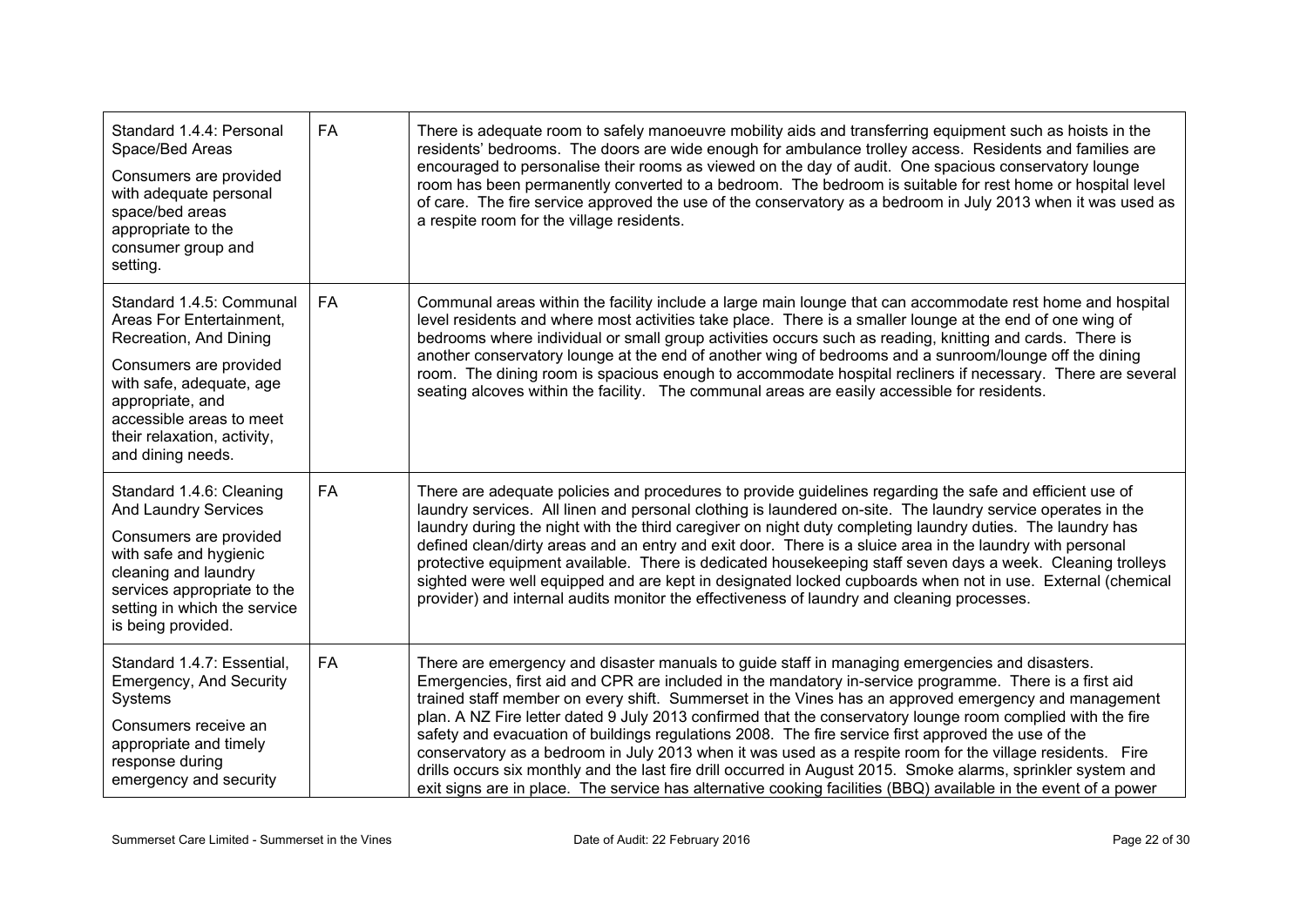| situations.                                                                                                                                                                                                                                                |           | failure. Emergency lighting is in place for four hours. There are three civil defence kits in the facility and 2,500<br>litres of stored water. Call bells are evident in resident's rooms, lounge areas, toilets/bathrooms and the<br>additional bedroom. The facility is secured at night.                                                                                                                                                                                                                                                                                                                                                                                                                                                                                                       |
|------------------------------------------------------------------------------------------------------------------------------------------------------------------------------------------------------------------------------------------------------------|-----------|----------------------------------------------------------------------------------------------------------------------------------------------------------------------------------------------------------------------------------------------------------------------------------------------------------------------------------------------------------------------------------------------------------------------------------------------------------------------------------------------------------------------------------------------------------------------------------------------------------------------------------------------------------------------------------------------------------------------------------------------------------------------------------------------------|
| Standard 1.4.8: Natural<br>Light, Ventilation, And<br>Heating<br>Consumers are provided<br>with adequate natural light,<br>safe ventilation, and an<br>environment that is<br>maintained at a safe and<br>comfortable temperature.                         | <b>FA</b> | Visual inspection evidences that the residents have adequate natural light in the bedrooms and communal<br>rooms, safe ventilation and an environment that is maintained at a safe and comfortable temperature.                                                                                                                                                                                                                                                                                                                                                                                                                                                                                                                                                                                    |
| Standard 3.1: Infection<br>control management<br>There is a managed<br>environment, which<br>minimises the risk of<br>infection to consumers,<br>service providers, and<br>visitors. This shall be<br>appropriate to the size and<br>scope of the service. | <b>FA</b> | The infection control programme is appropriate for the size and complexity of the service. There is an infection<br>control responsibility policy that includes responsibilities for the infection control officer. The infection control<br>officer (RN) has a signed job description. The infection control programme is linked into the quality<br>management system and reviewed annually at head office in consultation with infection control officers. The<br>facility meetings include a discussion of infection control matters. Infection control goals include reducing the<br>annual infection events below 60.<br>Visitors are asked not to visit if they are unwell. Influenza vaccines are offered to residents and staff. Hand<br>sanitizers are available throughout the facility |
| Standard 3.2:<br>Implementing the infection<br>control programme<br>There are adequate<br>human, physical, and<br>information resources to<br>implement the infection<br>control programme and<br>meet the needs of the                                    | FA        | The infection control officer attends the annual Summerset training day for infection control officers. She also<br>attends the two monthly DHB infection control support group meetings. The infection control officer supports<br>infection control officers at new Summerset sites. The infection control officer has attended external training<br>in November 2014.<br>The infection control committee comprises of a cross section of staff from areas of the service. The infection<br>control committee meets quarterly and infection events are forwarded to head office for benchmarking.<br>The facility has access to an infection control nurse specialist at the DHB, public health, laboratory, GP's and<br>expertise within the organisation.                                      |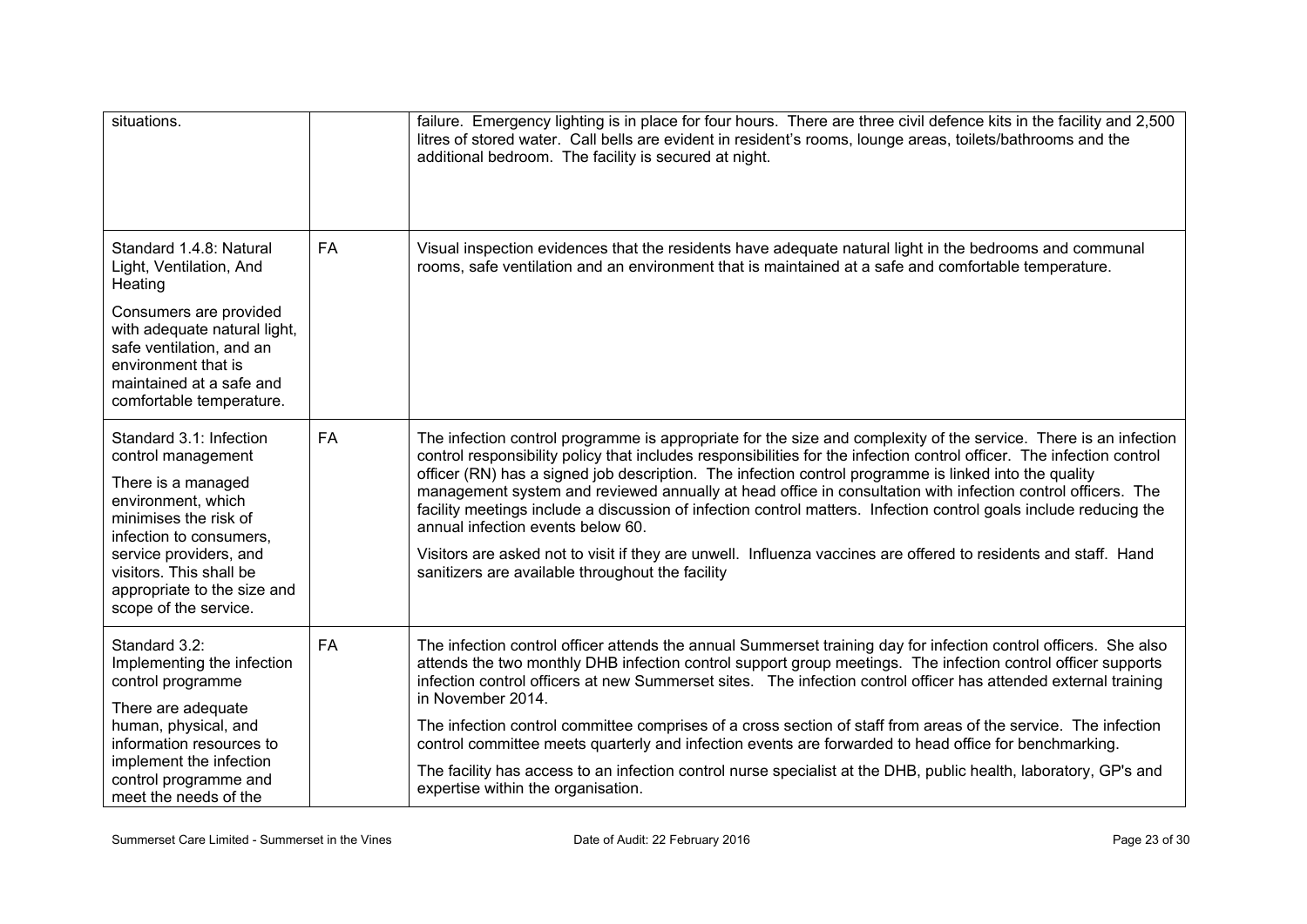| organisation.                                                                                                                                                                                                                                                                                                                                                                                                                   |           |                                                                                                                                                                                                                                                                                                                                                                                                                                                                                                                                                                                                                                                                                                                                                                |
|---------------------------------------------------------------------------------------------------------------------------------------------------------------------------------------------------------------------------------------------------------------------------------------------------------------------------------------------------------------------------------------------------------------------------------|-----------|----------------------------------------------------------------------------------------------------------------------------------------------------------------------------------------------------------------------------------------------------------------------------------------------------------------------------------------------------------------------------------------------------------------------------------------------------------------------------------------------------------------------------------------------------------------------------------------------------------------------------------------------------------------------------------------------------------------------------------------------------------------|
| Standard 3.3: Policies and<br>procedures<br>Documented policies and<br>procedures for the<br>prevention and control of<br>infection reflect current<br>accepted good practice<br>and relevant legislative<br>requirements and are<br>readily available and are<br>implemented in the<br>organisation. These<br>policies and procedures<br>are practical, safe, and<br>appropriate/suitable for the<br>type of service provided. | <b>FA</b> | There were comprehensive infection control policies that were current and reflected the Infection Control<br>Standard SNZ HB 8134:2008, legislation and good practice. These are across the Summerset organisation<br>and were reviewed last in September 2014. The infection control policies link to other documentation and<br>cross reference where appropriate.                                                                                                                                                                                                                                                                                                                                                                                           |
| Standard 3.4: Education<br>The organisation provides<br>relevant education on<br>infection control to all<br>service providers, support<br>staff, and consumers.                                                                                                                                                                                                                                                                | <b>FA</b> | The infection control officer is responsible for coordinating and providing education and training to staff. The<br>induction package includes specific training around hand washing competencies and standard precautions.<br>Ongoing training occurs annually as part of the training calendar set at head office.<br>Resident education occurs as part of providing daily cares. Care plans can include ways to assist staff in<br>ensuring this occurs                                                                                                                                                                                                                                                                                                     |
| Standard 3.5: Surveillance<br>Surveillance for infection is<br>carried out in accordance<br>with agreed objectives,<br>priorities, and methods that<br>have been specified in the<br>infection control<br>programme.                                                                                                                                                                                                            | CI        | The infection control policy includes a surveillance policy including a surveillance procedure, process for<br>detection of infection, infections under surveillance, outbreaks and quality and risk management. Infection<br>events are collected monthly and entered onto the SWAY electronic system. The facility is benchmarked<br>against other Summerset facilities of similar size and benchmarking results are fed back to the infection control<br>officer and used to identify areas for improvement. Infection control audits are completed and corrective<br>actions are signed off (sighted). Surveillance results are used to identify infection control activities and<br>education needs within the facility.<br>There have been no outbreaks. |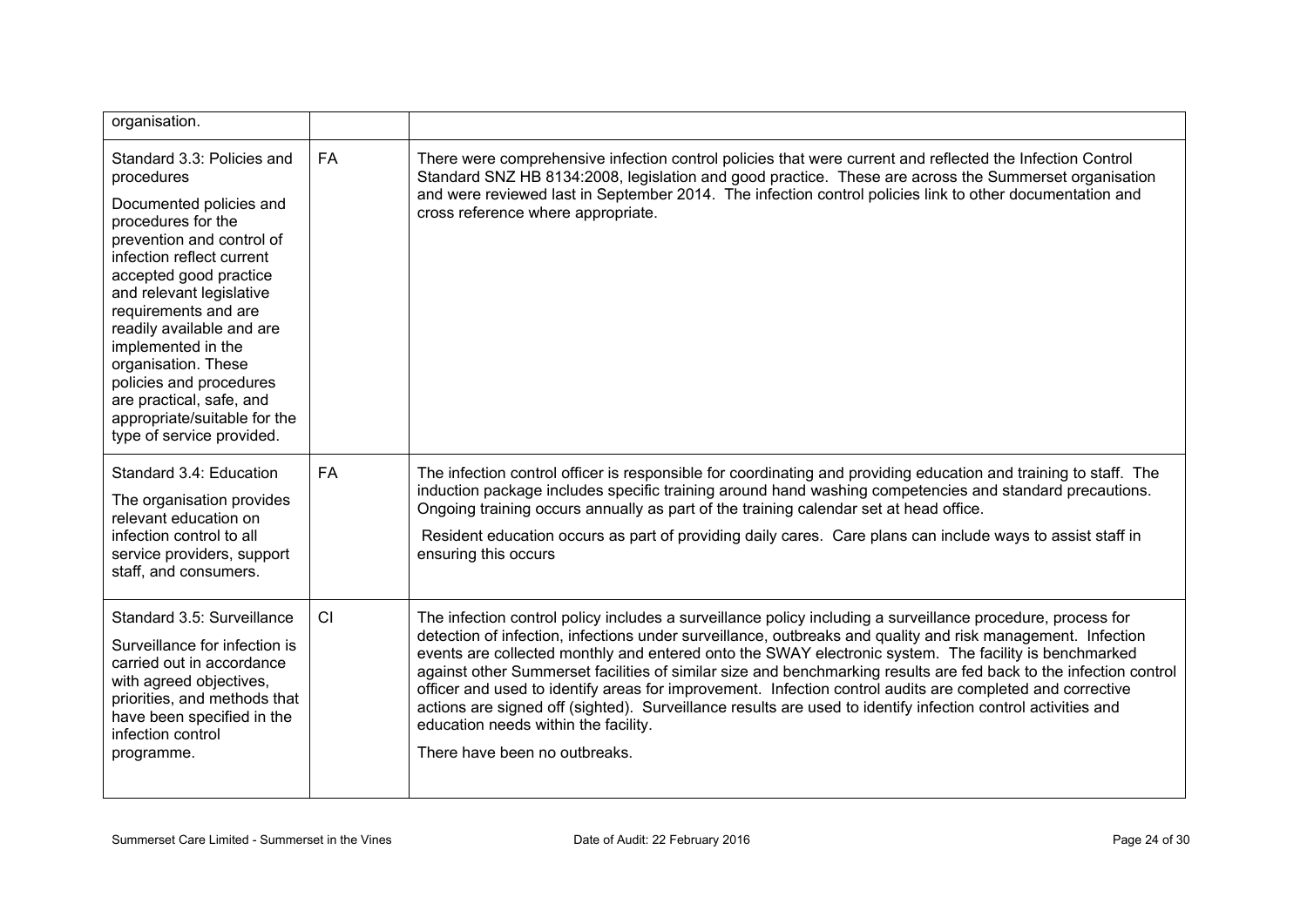| Standard 2.1.1: Restraint<br>minimisation<br>Services demonstrate that<br>the use of restraint is<br>actively minimised.                                                                                                                                                                                                                                      | <b>FA</b> | There are policies around restraint, enablers and the management of challenging behaviours which meet<br>requirements of HDSS 2008. Policy dictates that enablers should be voluntary and the least restrictive option<br>possible. The service currently has seven hospital residents with restraint and one rest home resident using<br>an enabler. The three resident files (two restraint and one enabler) sampled reflect the use of restraint/enabler,<br>have signed consents and risks identified with the use of the restraint/enablers are identified in the care plan.<br>The service applies the same policies/procedure for restraint and enablers. The service has been proactive in<br>trying to reduce restraint and enabler use and implemented a quality goal/improvement plan. |
|---------------------------------------------------------------------------------------------------------------------------------------------------------------------------------------------------------------------------------------------------------------------------------------------------------------------------------------------------------------|-----------|---------------------------------------------------------------------------------------------------------------------------------------------------------------------------------------------------------------------------------------------------------------------------------------------------------------------------------------------------------------------------------------------------------------------------------------------------------------------------------------------------------------------------------------------------------------------------------------------------------------------------------------------------------------------------------------------------------------------------------------------------------------------------------------------------|
| Standard 2.2.1: Restraint<br>approval and processes<br>Services maintain a<br>process for determining<br>approval of all types of<br>restraint used, restraint<br>processes (including policy<br>and procedure), duration of<br>restraint, and ongoing<br>education on restraint use<br>and this process is made<br>known to service providers<br>and others. | <b>FA</b> | Responsibilities and accountabilities for restraint are outlined in the restraint coordinators job description. The<br>restraint coordinator is the nurse manager and has been in the position for three years. The restraint<br>committee meet three monthly and discuss all residents using restraints or enablers. The resident (if<br>appropriate) and relatives receive information on the use of restraints. Restraints are reviewed at a frequency<br>as determined by organisational restraint minimisation policy and resident safety. Three files reviewed<br>evidenced consent forms completed.<br>Restraint education is included in care staff orientation. Ongoing education is provided and staff complete<br>restraint competencies.                                              |
| Standard 2.2.2:<br>Assessment<br>Services shall ensure<br>rigorous assessment of<br>consumers is undertaken,<br>where indicated, in relation<br>to use of restraint.                                                                                                                                                                                          | FA        | Summerset restraint minimisation policy outlines the organisation approach to managing restraint. This<br>includes the use of a restraint assessment guide by the restraint coordinator and GP. Three files reviewed,<br>documented an in-depth assessment including the consideration of alternatives prior to application of<br>restraint/enabler.                                                                                                                                                                                                                                                                                                                                                                                                                                              |
| Standard 2.2.3: Safe<br><b>Restraint Use</b><br>Services use restraint<br>safely                                                                                                                                                                                                                                                                              | FA        | Restraint policy states that the need for restraint use is monitored and reviewed as part of the six monthly<br>reviews. Restraints have been evaluated monthly by the nurse manager (restraint coordinator). The service<br>reviews all restraint use as part of the monthly quality meetings. Restraint monitoring and frequency is carried<br>out as directed and includes documentation of the cares delivered to the resident during each episode of<br>restraint. Restraint use is discussed at clinical meetings. Restraint is only used at the service as a last resort                                                                                                                                                                                                                   |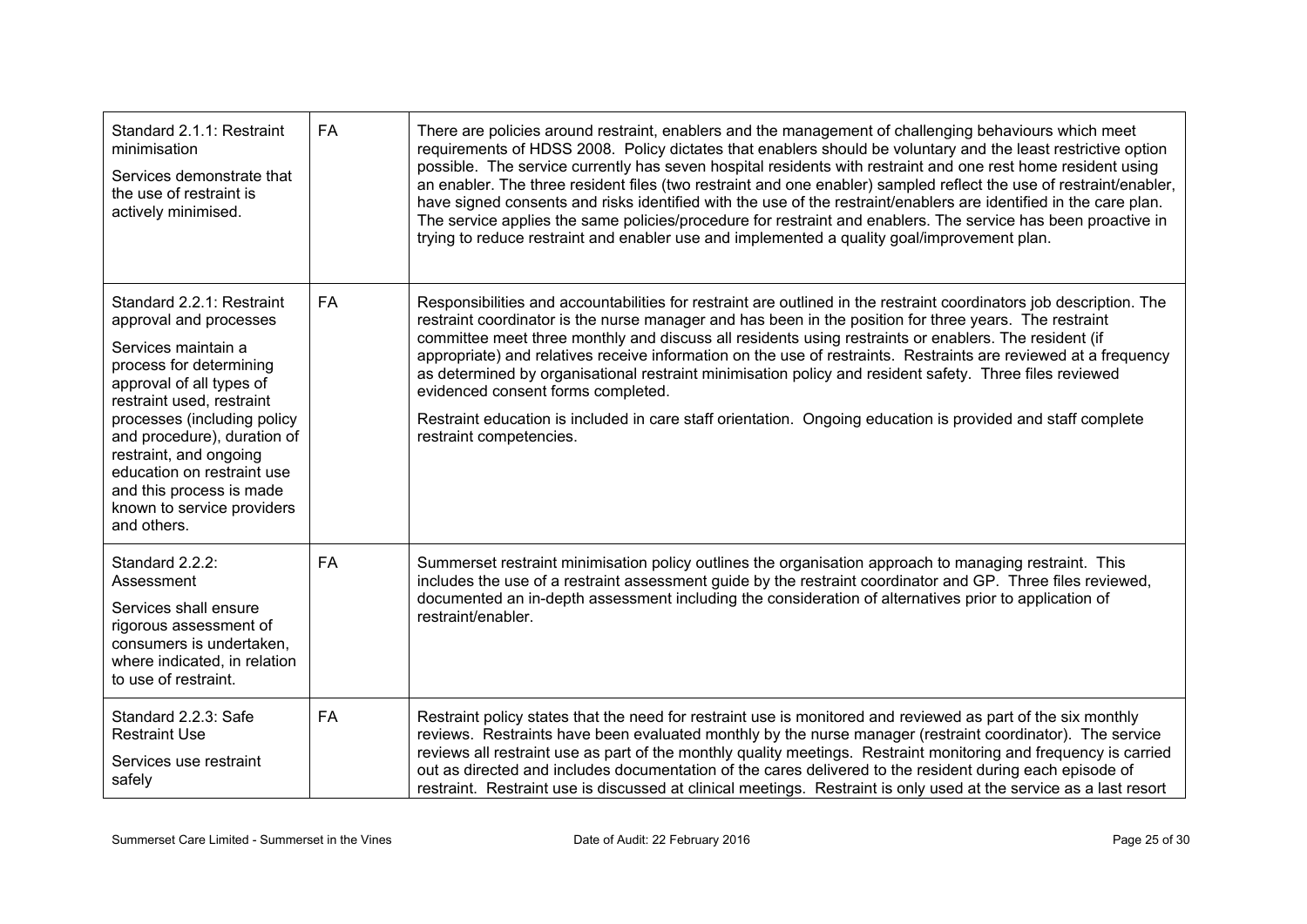|                                                                                            |           | after all other alternative techniques to modify behaviour or manage resident safety has been exhausted. This<br>is outlined as policy requirements in the restraint minimisation policy. There is a restraint/enabler register<br>which is to be updated by the restraint coordinator as required and at least monthly.                                                                                         |
|--------------------------------------------------------------------------------------------|-----------|------------------------------------------------------------------------------------------------------------------------------------------------------------------------------------------------------------------------------------------------------------------------------------------------------------------------------------------------------------------------------------------------------------------|
| Standard 2.2.4: Evaluation<br>Services evaluate all<br>episodes of restraint.              | <b>FA</b> | The service has documented evaluation of restraint every three months. In the files reviewed, evaluations had<br>been completed with the resident, family/whanau, restraint coordinator and medical practitioner. Restraint<br>practices are reviewed on a formal basis every month by the facility restraint coordinator at quality and staff<br>meetings. Evaluation timeframes are determined by risk levels. |
| Standard 2.2.5: Restraint<br>Monitoring and Quality<br>Review                              | <b>FA</b> | The service reviews restraint use as part of its internal audit processes. The results of the restraint audit are<br>discussed at the monthly quality meetings and any corrective actions identified are actioned through this<br>forum.                                                                                                                                                                         |
| Services demonstrate the<br>monitoring and quality<br>review of their use of<br>restraint. |           |                                                                                                                                                                                                                                                                                                                                                                                                                  |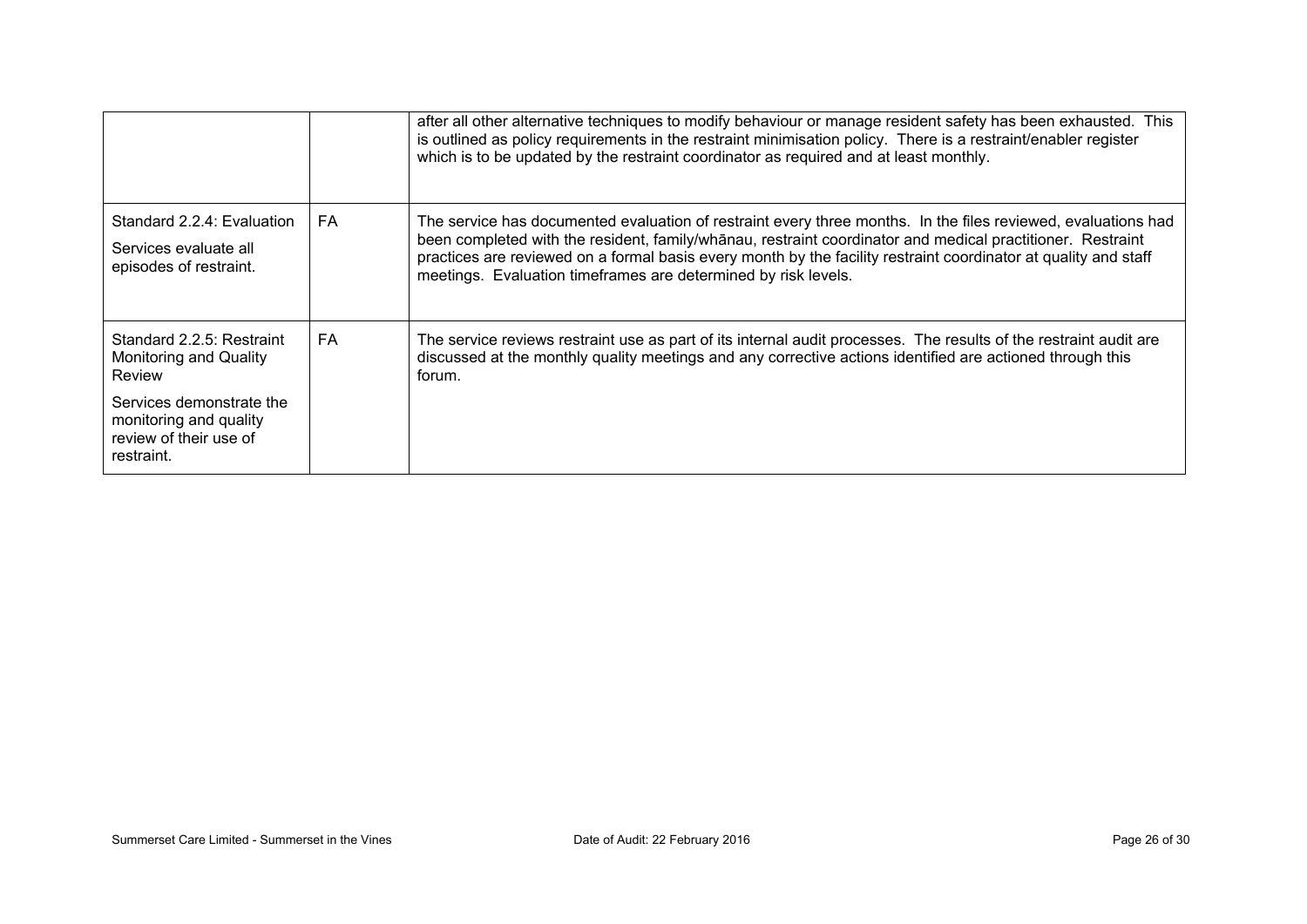## **Specific results for criterion where corrective actions are required**

Where a standard is rated partially attained (PA) or unattained (UA) specific corrective actions are recorded under the relevant criteria for the standard. The following table contains the criterion where corrective actions have been recorded.

Criterion can be linked to the relevant standard by looking at the code. For example, a Criterion 1.1.1.1: Service providers demonstrate knowledge and understanding of consumer rights and obligations, and incorporate them as part of their everyday practice relates to Standard 1.1.1: Consumer Rights During Service Delivery in Outcome 1.1: Consumer Rights.

If there is a message "no data to display" instead of a table, then no corrective actions were required as a result of this audit.

| <b>Criterion with desired</b><br>outcome                                                                                                                                                                                                                                                         | <b>Attainment</b><br>Rating | <b>Audit Evidence</b>                                                                                                                                                                                       | <b>Audit Finding</b>                                                                                                                                                                                                                                                                                                                                                                                  | <b>Corrective</b><br>action<br>required<br>and<br>timeframe<br>for<br>completion<br>(days)                        |
|--------------------------------------------------------------------------------------------------------------------------------------------------------------------------------------------------------------------------------------------------------------------------------------------------|-----------------------------|-------------------------------------------------------------------------------------------------------------------------------------------------------------------------------------------------------------|-------------------------------------------------------------------------------------------------------------------------------------------------------------------------------------------------------------------------------------------------------------------------------------------------------------------------------------------------------------------------------------------------------|-------------------------------------------------------------------------------------------------------------------|
| Criterion 1.3.12.1<br>A medicines management<br>system is implemented to<br>manage the safe and<br>appropriate prescribing,<br>dispensing, administration,<br>review, storage, disposal,<br>and medicine reconciliation<br>in order to comply with<br>legislation, protocols, and<br>guidelines. | PA Low                      | Thirteen medication charts met the<br>legislative prescribing requirements for<br>regular medications. Twelve of fourteen<br>medication charts had the indication for<br>use for 'as required' medications. | (i) A regular dietary supplement (for one rest home<br>resident with weight loss) was incorrectly<br>prescribed under the 'as required' medications.<br>The dietary supplement had not been dispensed<br>and therefore not administered for six days. (ii)<br>Two out of fourteen medications charts did not<br>have the 'indication for use' documented for 'as<br>required' restricted medications. | $(ii)$ & $(ii)$<br>Ensure<br>medications<br>are charted<br>to meet<br>legislation<br>and<br>guidelines<br>30 days |
| Criterion 1.3.6.1<br>The provision of services                                                                                                                                                                                                                                                   | PA Low                      | There are a number of monitoring forms<br>and charts available for use including                                                                                                                            | (i) Dietary requirement identified in the interRAI<br>assessment tool for one rest home resident were                                                                                                                                                                                                                                                                                                 | Ensure<br>documented                                                                                              |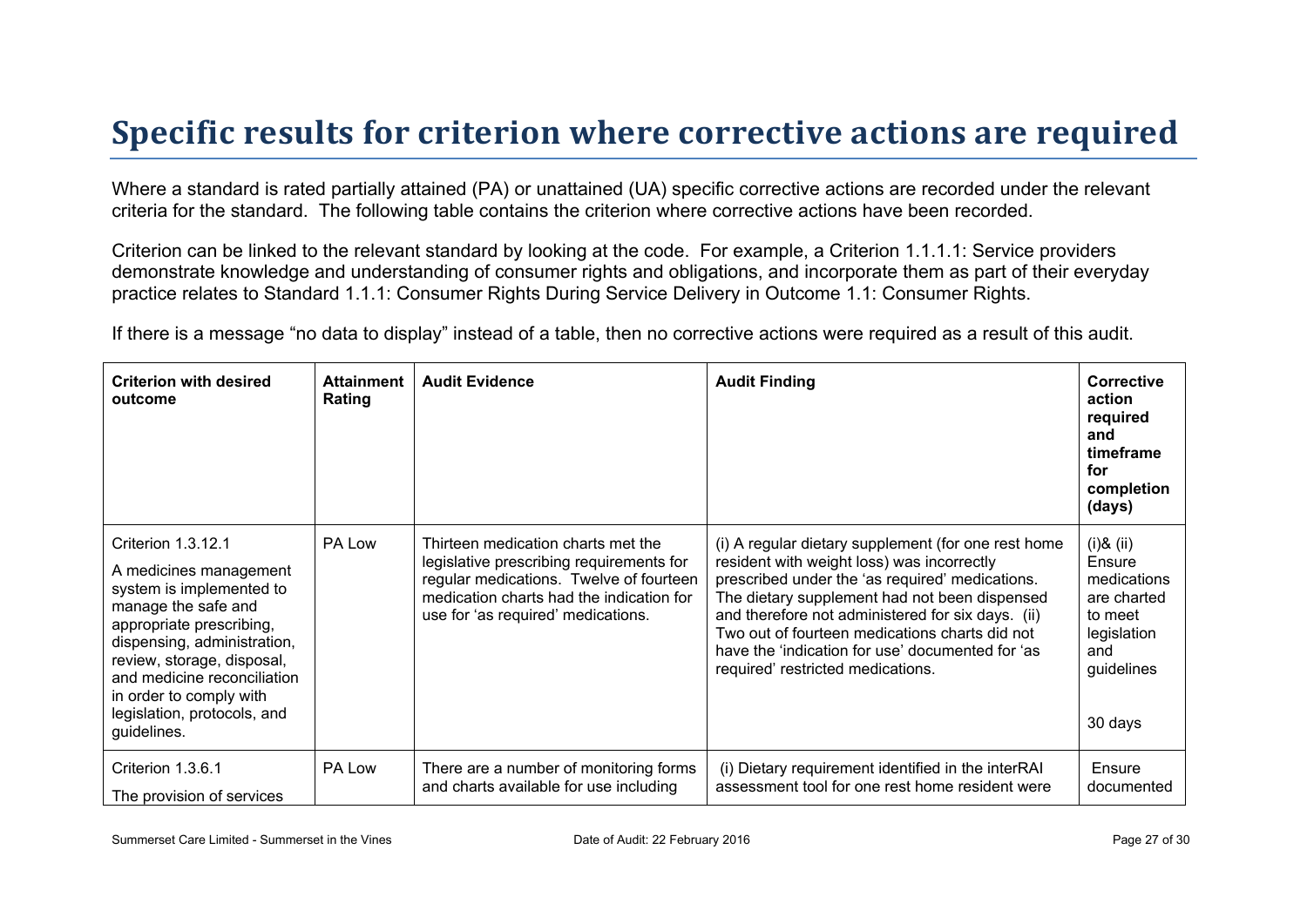| and/or interventions are<br>consistent with, and<br>contribute to, meeting the<br>consumers' assessed<br>needs, and desired<br>outcomes.                                                         |        | (but not limited to) pain monitoring,<br>restraint, blood sugar levels, weight,<br>wound evaluations, food and fluid intake<br>and repositioning charts. RNs review<br>the forms/charts and completed risk<br>assessments for any changes to health<br>status. Not all care plan interventions<br>meets the resident's current needs.                          | not reflected in the long term care plan (link rest<br>home tracer). (ii) Rest home resident at risk of<br>pressure injury with oedema of legs did not have<br>GP instructions documented for elevation of legs in<br>the care plan, and (iii) one hospital level insulin<br>dependent resident did not have a documented<br>diabetic management plan that included signs,<br>symptoms and blood sugar levels for treatment. | interventions<br>reflect the<br>resident's<br>current<br>health<br>status.<br>90 days |
|--------------------------------------------------------------------------------------------------------------------------------------------------------------------------------------------------|--------|----------------------------------------------------------------------------------------------------------------------------------------------------------------------------------------------------------------------------------------------------------------------------------------------------------------------------------------------------------------|------------------------------------------------------------------------------------------------------------------------------------------------------------------------------------------------------------------------------------------------------------------------------------------------------------------------------------------------------------------------------------------------------------------------------|---------------------------------------------------------------------------------------|
| Criterion 1.3.7.1<br>Activities are planned and<br>provided/facilitated to<br>develop and maintain<br>strengths (skills, resources,<br>and interests) that are<br>meaningful to the<br>consumer. | PA Low | An individual recreational assessment<br>is completed for each resident on<br>admission that identifies community<br>links, hobbies and interests. Individual<br>activity plans had been completed in<br>one of three rest home files and two of<br>four hospital resident files. Monthly<br>activity progress notes had been<br>maintained for each resident. | Individual activity plans had not been completed for<br>two rest home residents and two hospital residents.                                                                                                                                                                                                                                                                                                                  | Ensure all<br>residents<br>have an<br>individual<br>activity plan.<br>90 days         |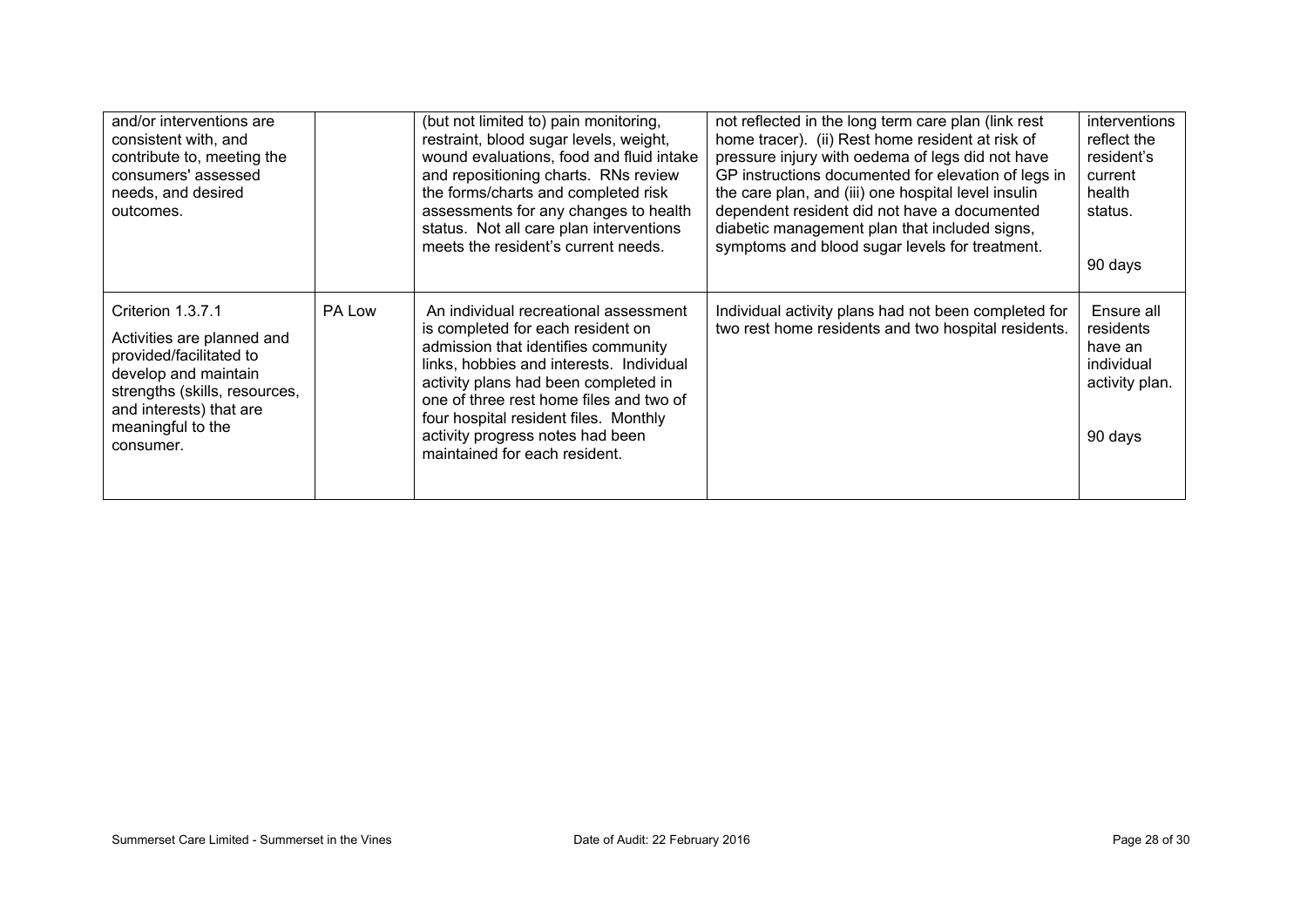## **Specific results for criterion where a continuous improvement has been recorded**

As well as whole standards, individual criterion within a standard can also be rated as having a continuous improvement. A continuous improvement means that the provider can demonstrate achievement beyond the level required for full attainment. The following table contains the criterion where the provider has been rated as having made corrective actions have been recorded.

As above, criterion can be linked to the relevant standard by looking at the code. For example, a Criterion 1.1.1.1 relates to Standard 1.1.1: Consumer Rights During Service Delivery in Outcome 1.1: Consumer Rights

If, instead of a table, these is a message "no data to display" then no continuous improvements were recorded as part of this of this audit.

| <b>Criterion with</b><br>desired outcome                                                                                                                                                                | <b>Attainment</b><br>Rating | <b>Audit Evidence</b>                                                                                                                                                                                                                                                                                                                                                                                                                                                                                                                                                                                                                                                                              | <b>Audit Finding</b>                                                                                                                                                                                                                                                                                                                                                                                                                                                                                                                                                                                                                                                                                                                                                                                                                                                                                                                                                                                                                                                                                                                                                                                                                                                                                                                                     |
|---------------------------------------------------------------------------------------------------------------------------------------------------------------------------------------------------------|-----------------------------|----------------------------------------------------------------------------------------------------------------------------------------------------------------------------------------------------------------------------------------------------------------------------------------------------------------------------------------------------------------------------------------------------------------------------------------------------------------------------------------------------------------------------------------------------------------------------------------------------------------------------------------------------------------------------------------------------|----------------------------------------------------------------------------------------------------------------------------------------------------------------------------------------------------------------------------------------------------------------------------------------------------------------------------------------------------------------------------------------------------------------------------------------------------------------------------------------------------------------------------------------------------------------------------------------------------------------------------------------------------------------------------------------------------------------------------------------------------------------------------------------------------------------------------------------------------------------------------------------------------------------------------------------------------------------------------------------------------------------------------------------------------------------------------------------------------------------------------------------------------------------------------------------------------------------------------------------------------------------------------------------------------------------------------------------------------------|
| Criterion 1.2.3.6<br>Quality<br>improvement data<br>are collected,<br>analysed, and<br>evaluated and the<br>results<br>communicated to<br>service providers<br>and, where<br>appropriate,<br>consumers. | CI.                         | Summerset in the Vines is proactive<br>around following through and<br>identifying quality improvements from<br>internal audits, incidents/accidents<br>and complaints. QI corrective action<br>plans (CAP) are established when<br>above the benchmark. Quality action<br>forms are also established for areas<br>that staff/management identify as<br>requiring improvement. As part of<br>Summersets commitment to<br>improving resident care and support,<br>Summerset in the Vines has a "do no<br>harm" component of the KPI (key<br>performance indictors). Goals to<br>reduce the number of falls and<br>reduction of facility acquired pressure<br>injuries below the organisational KPI. | A quality action plan was implemented in April 2015 to reduce resident falls by<br>20% by June 2016. The objective was established in respect of quality data<br>analysis. The intent of the objective was to reduce the number of resident falls.<br>Implementation included a falls programme to ensure that all residents were<br>walked on a regular basis.<br>Proactive falls prevention goals were implemented, including a) vitamin D plan<br>for 90% of residents, b) ensuring all rooms were clutter free and surplus items<br>put away at night, c) regular monitoring of resident call bells to ensure they are<br>within reach and answered promptly, d) beds at the lowest level with brakes on<br>at all times, e) appropriate well-fitting footwear is worn by residents when<br>mobilising, f) when a fall occurs, staff place a dot on the site map on the staff<br>notice board to denote where the fall occurred, the area then has to be checked<br>for any hazards, g) sensor mats used for residents who are identified as<br>frequent fallers, and h) all residents to be toileted four hourly.<br>Progress toward the achievement of these goals was communicated at resident<br>and staff meetings and updates placed on site notice boards. CAPS were<br>reviewed monthly at staff meetings and the monthly indicator data was |